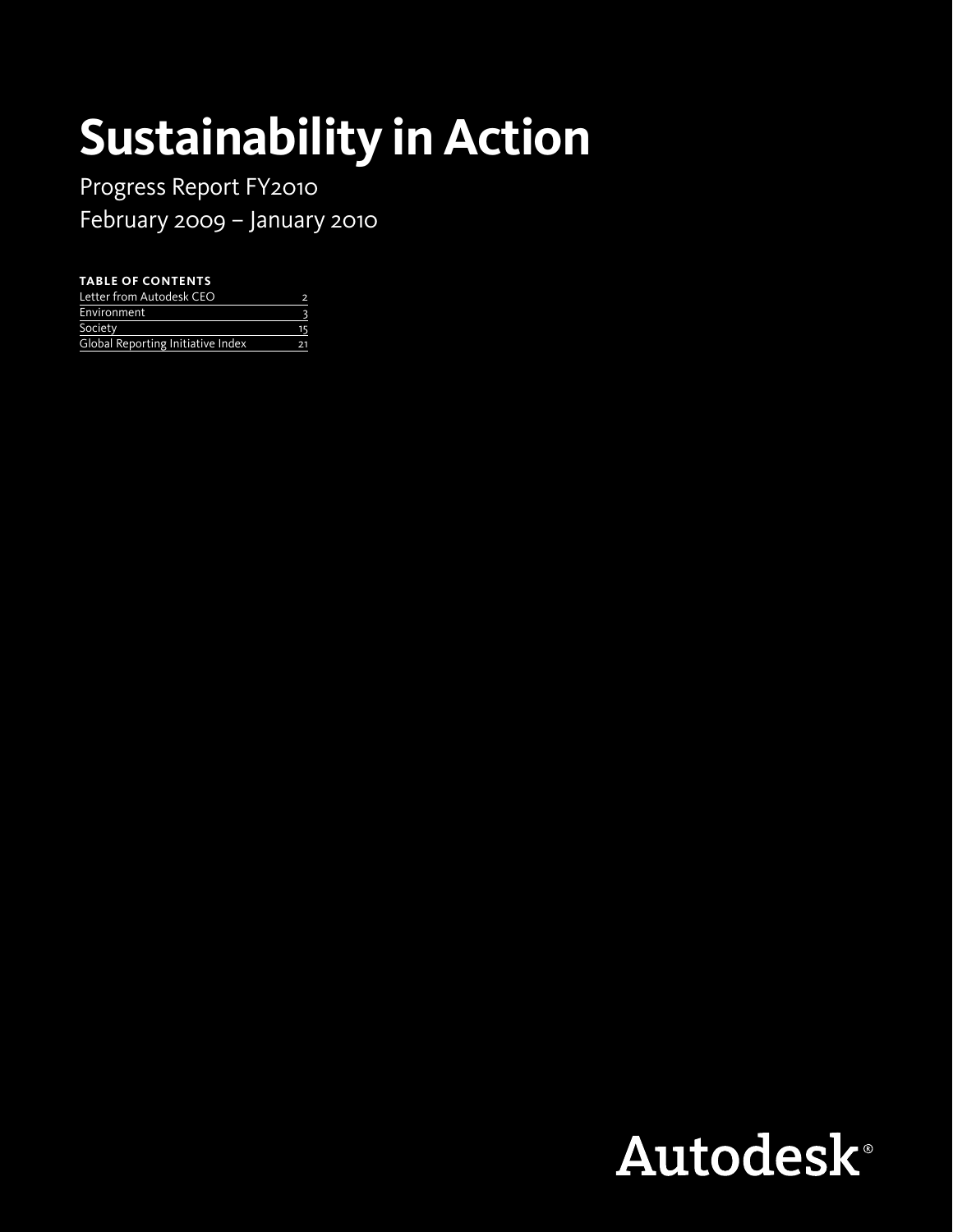

# <span id="page-1-0"></span>**Letter from Autodesk CEO**

The year 2009 was challenging for many companies, including Autodesk. The financial crisis forced firms to make difficult decisions. And yet, through this tumultuous and uncertain time, we became even more committed to working with our customers to address the urgent sustainability challenges we all face.

Our core business is providing design software to our customers—including millions of architects, designers, and engineers worldwide—to help create a better-designed world. Using our products, customers can build 3D models of their designs and optimize the design across many parameters before building a physical prototype. They can make mistakes on the computer and not in the physical world. This enables smarter, more sustainable decisions, whether designing a building, highway, car, utility network, or consumer product. The impact of this shift is profound, as 80 percent of a product's environmental impact is determined by decisions made in the design phase.

This year, we see some really exciting opportunities for sustainable design to gain traction and transform the world in positive ways. For example, the clean technology industry is solving the most pressing environmental problems of our generation and is one of the most dynamic sectors of today's economy. In 2009, we launched the Autodesk Clean Tech Partner Program in North America and in 2010 we will expand it to Europe.

Another important opportunity is improving building energy efficiency—one of the most cost-effective ways to decrease greenhouse gas emissions. Customers use our products to quickly develop and analyze models of new and existing buildings, and then identify opportunities to save energy and money. For existing buildings, we developed a workflow called rapid energy modeling that enables owners to create 3D models using simple digital photographs. This in turn allows customers to conduct whole building analysis in a matter of hours and prioritize retrofit opportunities. We applied this to 6 of our facilities and are sharing it with customers worldwide.

Several trends will accelerate sustainable design in the coming years. Computational power, spurred by dramatic advances such as cloud computing, continues to increase exponentially and is fundamentally changing the design process. Instead of developing and then testing prototypes sequentially, designers can now test multiple variables across thousands or even millions of scenarios to find the best one. We're even beginning to use computers to generate designs, not just test them. Beyond new technologies, designers are also turning to biomimicry for inspiration and solutions that have been developed and perfected in nature over 3.8 billion years.

Addressing global sustainability challenges will require new levels of expertise and collaboration among designers, architects, and engineers worldwide. Fortunately, the next generation of students brings an unrivaled passion for sustainability and a demand for the knowledge and tools to create world-changing designs. We look forward to supporting these students with our very best tools and training, and to learning from them as well.

As a leading provider of design and engineering software, the single most important contribution we can make to sustainability is to provide our customers with the very best design and engineering software. That said, we also want Autodesk to be the model of a sustainable enterprise. For this reason, we introduced, implemented, and open-sourced C-FACT, a novel approach to setting greenhouse gas reduction targets.

Our dedication to sustainability cuts across our entire company. In fact, I have never seen an issue that has so captivated our workforce, across every region, employee level, functional area, and demographic.

Sustainable design is about looking far into the future, but it's also about seizing the opportunities of the moment. Our future is being designed today, and as a company we are more committed than ever to helping our customers realize the unlimited potential of sustainable design.

*—Carl Bass, Chief Executive Officer, Autodesk*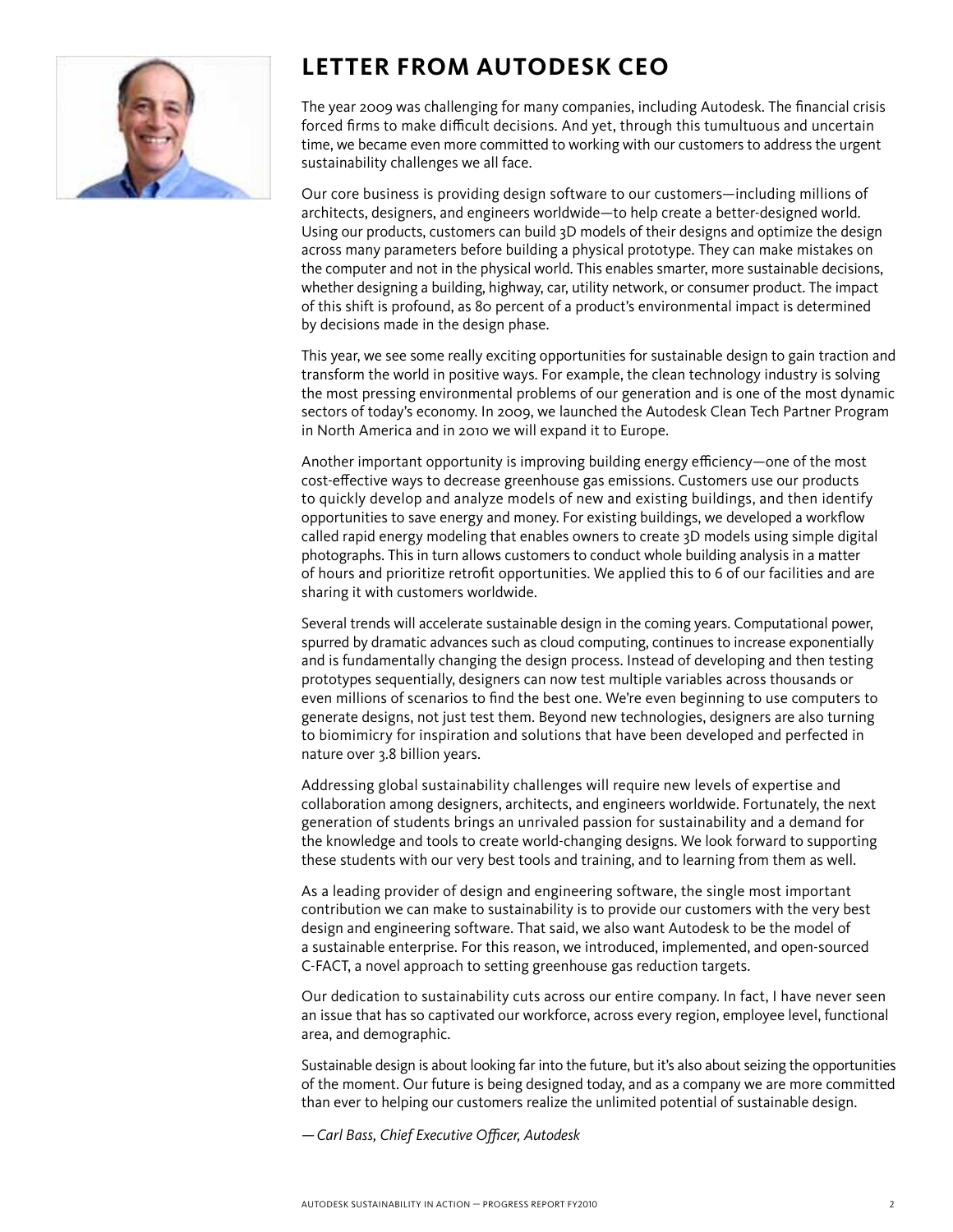## <span id="page-2-0"></span>**Environment**

## <span id="page-2-1"></span>**Sustainability Strategy**

Our vision is to help millions of architects, designers, and engineers worldwide radically transform the built world by making sustainable design easy and accessible. Our broad customer base and extensive product portfolio provide a competitive advantage for Autodesk to help companies worldwide address sustainability challenges.

Autodesk customers vary in size, industry, and location, yet most wrestle with critical sustainability challenges:

- The cost and climate impacts of fossil fuel use compel companies to design more efficient products and processes.
- Increasing scarcity of water, land, and other natural resources requires companies to use these resources more intelligently.
- Growing focus on toxic materials among customers and governments is forcing companies to rethink what goes into their products.

Autodesk design software helps companies address these key issues, along with other challenges.

Over the last few years, our sustainability strategy has had 3 main areas of focus: making the best products for sustainable design, managing our impact by modeling environmental best practices in our operations, and partnering with innovators to extend our reach.

While these continue to be central to our program, we have heightened our focus on 3 specific areas:

- 1. Working with building owners to advance building energy efficiency by applying Autodesk technology in new ways.
- 2. Collaborating with entrepreneurs and established firms worldwide to accelerate clean technology.
- 3. Providing tools and resources to educate the next generation of designers, architects, and engineers.

Each is essential in the shift to a more sustainable economy, and in every case, Autodesk software has the capability to propel breakthrough innovations and transform our future.

#### **Sustainability Governance**

Our sustainability governance model ensures strong collaboration and clear accountability across multiple levels of the company.

Our CEO Carl Bass and his executive team play an active role in defining Autodesk's corporate sustainability strategy and are accountable for setting strategic direction in each of Autodesk's focus areas. Implementation teams, composed of leaders representing different parts of the company through our corporate environmental management structure, are responsible for execution.

Autodesk Director of Sustainability Lynelle Cameron, who reports to the chief marketing officer, is responsible for setting and implementing our sustainability strategy.

To further embed sustainability into our business, Autodesk integrates sustainability considerations into our annual strategic planning process.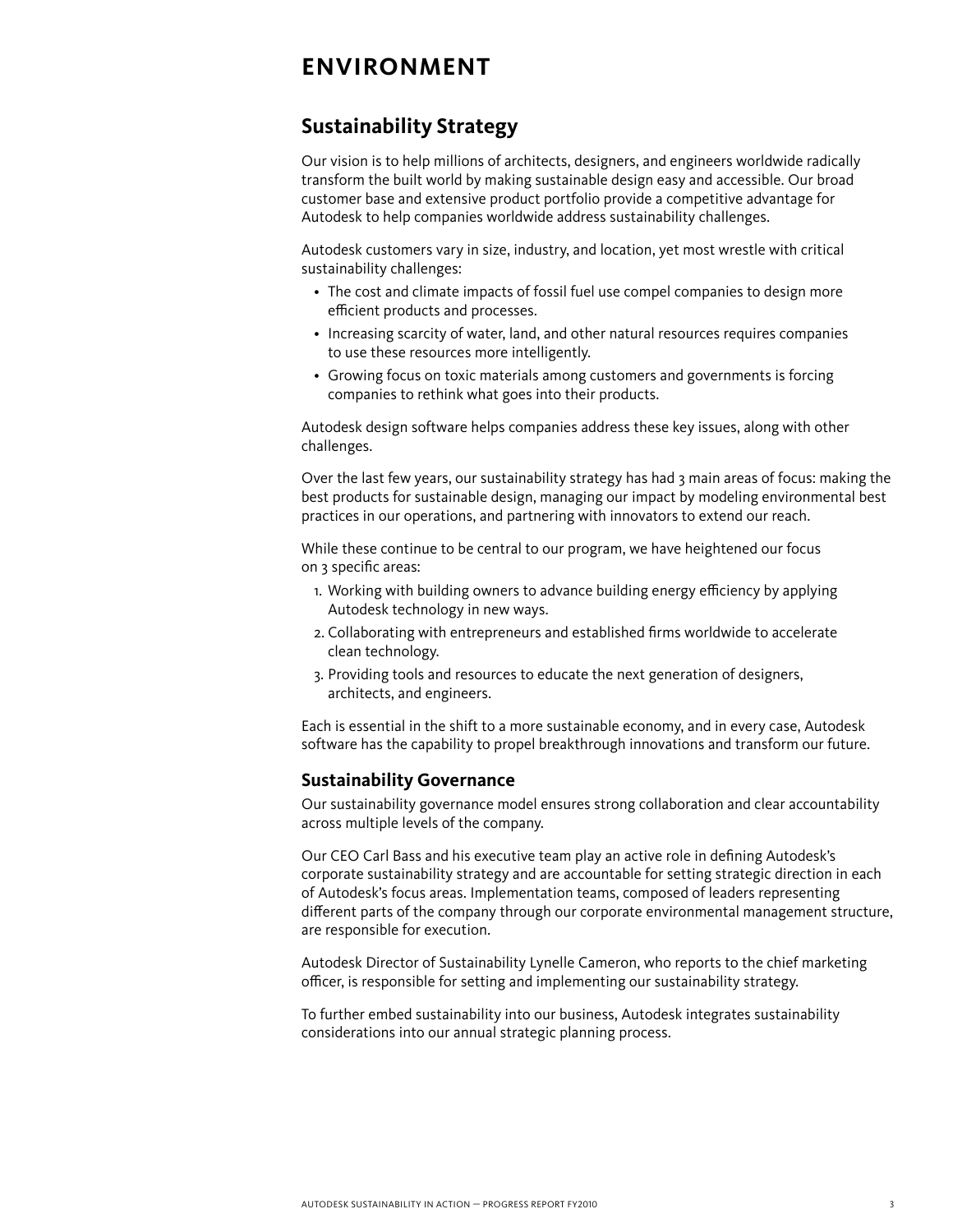## **Managing Our Impact**

With our broad customer base, more than 6,500 employees, and thousands of vendors and partners worldwide, Autodesk has the opportunity to influence the future of the built world, not only through the power of sustainable design software, but by greening our own business and collaborating with vendors and partners to support sustainable business practices.

- • Autodesk Carbon Footprint—While the Autodesk carbon footprint is relatively small, we strive to accurately measure and reduce it, modeling best practices in corporate carbon accounting.
- • Corporate Greenhouse Gas Target—Autodesk has developed and implemented a method for setting corporate greenhouse gas targets that align with globally accepted climate stabilization targets.
- • Corporate Environmental Management—Autodesk's environmental management system helps us make sustainability decisions and improve environmental performance in areas where the company has the most impact: employee travel; facilities; major events; IT operations; product delivery.
- • Using Autodesk Software to Reduce Autodesk's Impact—Autodesk has used Autodesk software to measure and reduce the impact of our own facilities. In doing so, we test and improve the ability of Autodesk software to help customers green their businesses, while greening our own business at the same time.
- • Engaging with Vendors and Suppliers—Autodesk works with its vendors and suppliers to support more sustainable business practices and offerings within their organizations.
- Socially Responsible Investment Indexes—Because of the company's strong environmental performance, Autodesk has been included in several socially responsible investment (SRI) indexes.

## <span id="page-3-0"></span>**Autodesk Carbon Footprint**

Although the Autodesk carbon footprint is relatively small, we strive to implement best practices to consistently measure and reduce it. Over the past 3 years, we have dramatically improved our measurement system and become a more carbon-efficient company, reducing our greenhouse gas (GHG) emissions per revenue dollar year after year.



#### **Decreased Emissions in Fiscal Year 2010**

In fiscal year 2010 (February 2009-January 2010), we reduced our carbon footprint over the prior year by 33% to 51,540 metric tons of carbon dioxide equivalent (CO<sub>,</sub>e).

The Autodesk workforce was reduced in fiscal year 2010 by 12%; Autodesk revenues also decreased by 26%. Undoubtedly, these reductions influenced our carbon footprint. However, even after accounting for these changes, Autodesk became more carbon efficient, decreasing carbon emissions per employee head count by 24% and per revenue dollar by 10% over the prior year.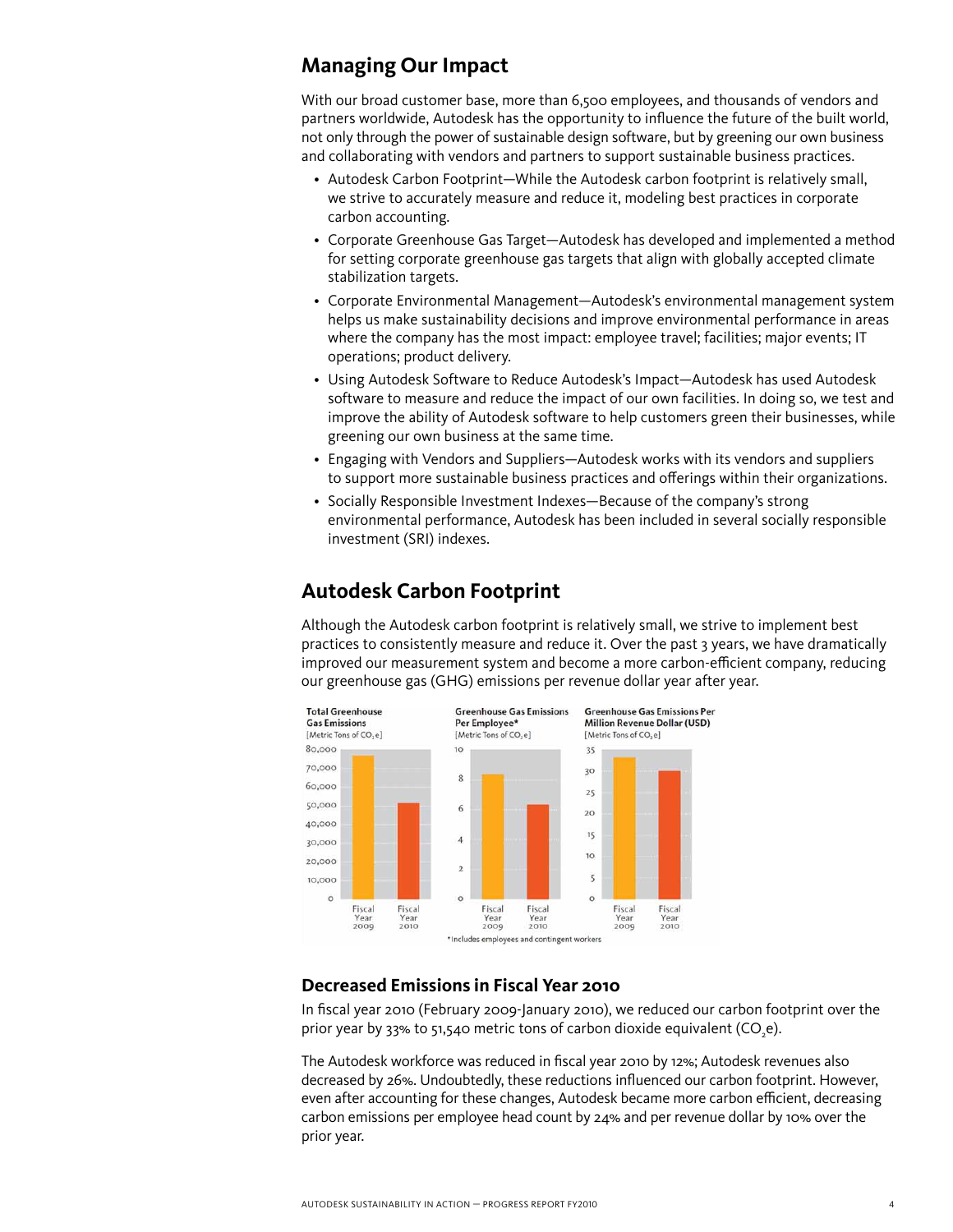#### **Reducing Our Biggest Impact Areas**

In fiscal year 2010, we reduced CO<sub>2</sub> emissions in almost every area of our footprint.



Emissions from travel, our largest impact area in fiscal years 2008 and 2009, decreased by 44%. This was due to targeted efforts to reduce travel using virtual collaboration tools, such as 18 Telepresence systems and more than 50 Roundtable systems.<sup>1</sup>

We decreased energy use in our facilities, leading to a 10% reduction in facilities-related emissions. Key changes included energy efficiency retrofits, operational changes in our facilities, better space utilization at major offices, and divestiture from smaller sites.

Carbon emissions from employees commuting decreased by 46%, due mostly to a reduction in workforce. At the same time, employees also adopted more sustainable ways to get to work. According to a survey, the percentage of employees who drove alone to work as their exclusive means of transportation decreased from 34% in fiscal year 2009 to 27% in fiscal year 2010. The percentage of employees who took public transportation exclusively rose from 22% to 25%.

We successfully decreased our footprint from major events by 31%. This is largely due to virtual components we added to our events along with targeted efforts to maximize remote attendance. For example, at our biggest annual event, Autodesk University (AU), we launched AU Virtual, a virtual parallel program that successfully enabled thousands more customers to participate in the AU experience without having to travel. Total attendance for the combined AU event and AU Virtual grew by 95% and carbon emissions decreased by 37% due to this increased proportion of virtual attendees.

Carbon emissions from data centers and fleet did not change significantly. While these represent the smallest portion of our footprint, we did take measures to reduce the impact of our data centers and other IT operations, with both financial and environmental benefits to the business.

#### **Scope of Footprint**

As part of our commitment to model sustainability best practices, Autodesk has chosen to include a large range of business activities in our footprint, including Scope 3 emissions. While we don't have direct control over these emissions, they would not exist without our business activities or purchases. By including them, we are better able to understand how our business activities influence our vendors' carbon footprints and extend our influence to improve our vendors' impact on the environment.

Our carbon footprint process has earned recognition by the Carbon Disclosure Project and various socially responsible investment (SRI) indexes.

Telepresence solutions from Cisco Systems, Inc., enable live, real-time visual and audio communications over high-speed networks of sufficient quality to replicate the face-to-face meeting experience but without the travel. The Roundtable videoconferencing system from Microsoft enhances the LiveMeeting experience with a 360-degree camera that auto-focuses to the speaker in the meeting and presents that speaker in a window alongside the screencast.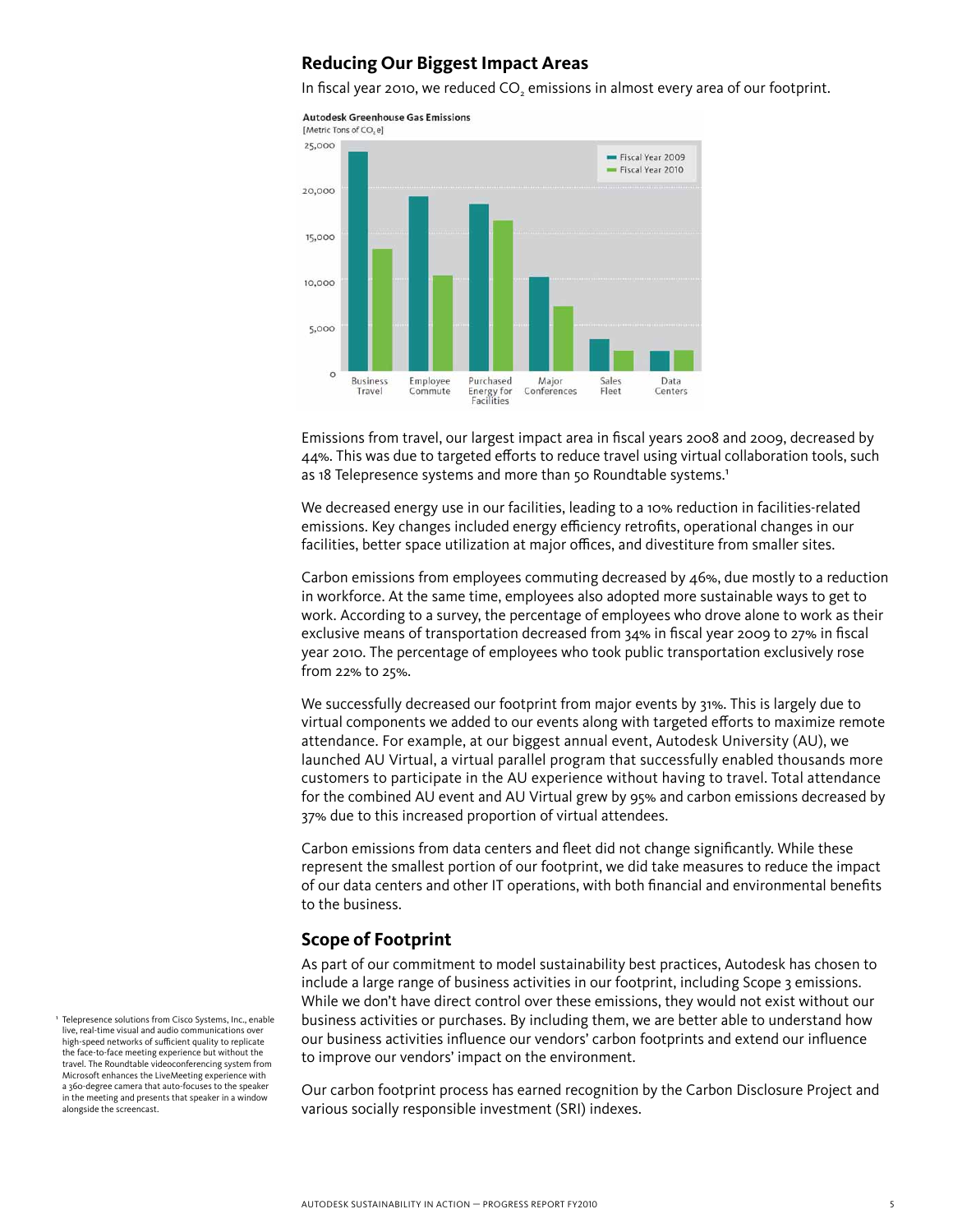#### **Our Fiscal Year 2009 Footprint**

Our fiscal year 2009 carbon footprint (February 2008-January 2009) as published last year was 83,132 metric tons of CO<sub>2</sub>e. Over the past year, we've made improvements in our carbon footprint methodology such as using more region specific data for extrapolations and transitioning to a new measurement system, which helped to further improve the accuracy of our footprint. To maintain consistency across multiple years, we retroactively adjusted our fiscal year 2009 footprint using the new data. The revised footprint is 76,971 metric tons of  $CO<sub>e</sub>$ .

## <span id="page-5-0"></span>**Setting a Target for Corporate Greenhouse Gas Reduction**

Autodesk has developed a new approach that corporations can follow in setting targets to reduce greenhouse gas (GHG) emissions. The approach calls for companies to reduce GHG emissions in line with global scientific and policy climate stabilization targets, and in proportion to companies' relative contribution to the economy, measured by gross domestic product (GDP).

If all companies were to adopt this approach, private sector emissions would be on track to help stabilize the climate by 2050. Autodesk is making this approach open source so that other companies can adopt and build upon it.

#### **Autodesk's Approach to Setting a Target**

The Intergovernmental Panel on Climate Change (IPCC) reports that in order for climate stabilization to occur, industrialized countries need to reduce their absolute GHG emissions by 85% by the year 2050. Our approach, called C-FACT, entails creating an index that enables companies to:

- Align corporate GHG reduction target with the IPCC goal
- Adjust for relative contribution to global GDP
- Annually recalculate target based on the previous year's performance

Autodesk's Approach to Corporate Greenhouse Gas (GHG) Target Setting



Autodesk has committed to reducing its carbon emissions per dollar contribution to GDP by 9.08% year over year, every year through 2020. For FY10, we will reduce our absolute emissions by 4.52% (or 3,756 metric tons) compared to our FY09 baseline. The dotted line shows that in some years we may overshoot or undershoot, but we commit to addressing that deviation within a 5-year period. The gray band illustrates a worldwide pathway toward climate stabilization as recommended by the Intergovernmental Panel on Climate Change. (See the white paper for more detail.)

Autodesk has committed to following this approach through the year 2020. In the spirit of transparency, we will publish the annual target derived from this methodology and our performance against that target at the close of each fiscal year (FY).

For FY10 (February 2009-January 2010), the methodology points to the need for Autodesk to reduce its absolute emissions by 4.52% compared to our FY09 (February 2008-January 2009) baseline. This translates to 3,756 metric tons of GHG.

#### **About Autodesk's Commitment to Sustainability**

Sustainability is central to Autodesk's ongoing success as a company. As a world leader in 3D design, engineering, and entertainment software, Autodesk and its tools help enable innovative, achievable solutions for a more sustainable world. By modeling sustainable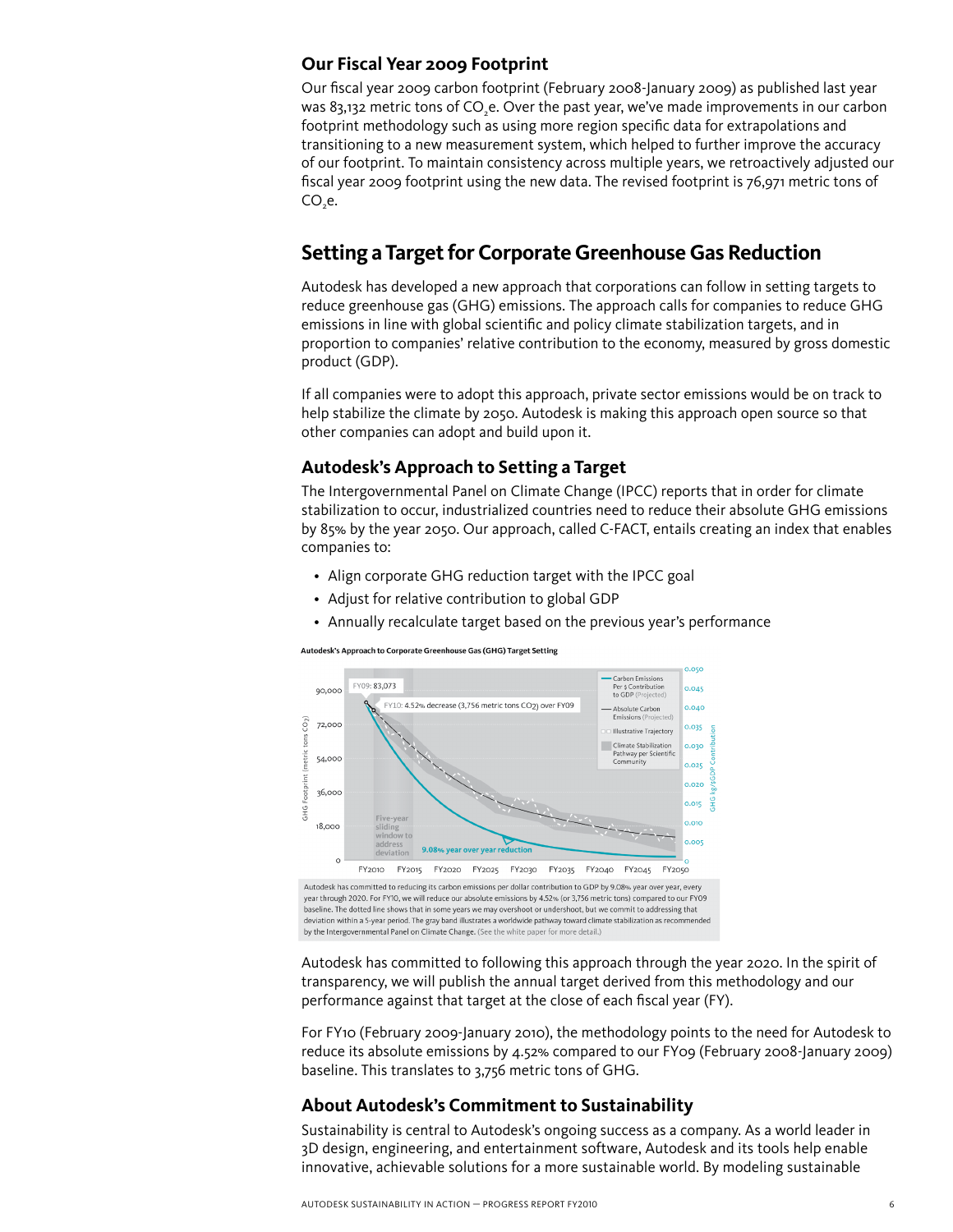business practices, including innovating new corporate best practices on carbon accounting and target setting, Autodesk inspires peers and business partners to espouse similar leadership positions.

## <span id="page-6-0"></span>**Corporate Environmental Management**

Understanding and reducing our impact on the environment requires a high level of coordination and commitment. With more than 6,500 employees, offices in 88 different cities in 37 countries, several annual global events, and millions of users, obtaining the right data and implementing environmental measures can be a challenge. Autodesk has instituted a management structure for obtaining environmental data, making investment decisions, and implementing measures to reduce our impact.

|                           |                                | <b>CEO Staff</b>                     |                      |                |
|---------------------------|--------------------------------|--------------------------------------|----------------------|----------------|
|                           | <b>Environmental Core Team</b> |                                      |                      | Sustainability |
| Travel<br>Project<br>Team | Events<br>Project<br>Team      | <b>Facilities</b><br>Project<br>Team | m<br>Project<br>Team | Team           |

#### **Autodesk Environmental Management Structure**

#### **Environmental Core Team**

An Environmental Core Team sets the strategic direction for instituting sustainability best practices across the company's operations. The team is comprised of senior leaders from across the business, including facilities, real estate and travel, human resources, strategic planning and operations, finance, legal, sales, marketing, IT, and each product division.

Together, these executives are responsible for understanding the environmental impacts of our business; setting strategy, priorities, and goals for improving these impacts; and promoting these efforts throughout the company.

#### **Environmental Project Teams**

Project teams directed by the Environmental Core Team are responsible for executing on the strategy in our  $4$  largest impact areas:

- Employee Travel
- • Facilities
- Major Events
- IT Operations

Each project team is co-led by the Sustainability Team and an Autodesk employee from each of the impact areas. This collaboration ensures that environmental impact and business productivity work hand-in-hand.

#### **Environmental Measurement System**

In collaboration with the project teams, the Sustainability Team manages a measurement system that captures data from across the company about our environmental impact. The teams work to ensure completeness and consistency of data, and provide financial and environmental analysis to prioritize investments.

Autodesk has made progress in expanding our environmental measurement system and capturing an increasing amount of data, particularly on our carbon footprint We have been recognized for our accomplishments in this area through inclusion in the Carbon Disclosure Leadership Index and various socially responsible investment (SRI) indexes.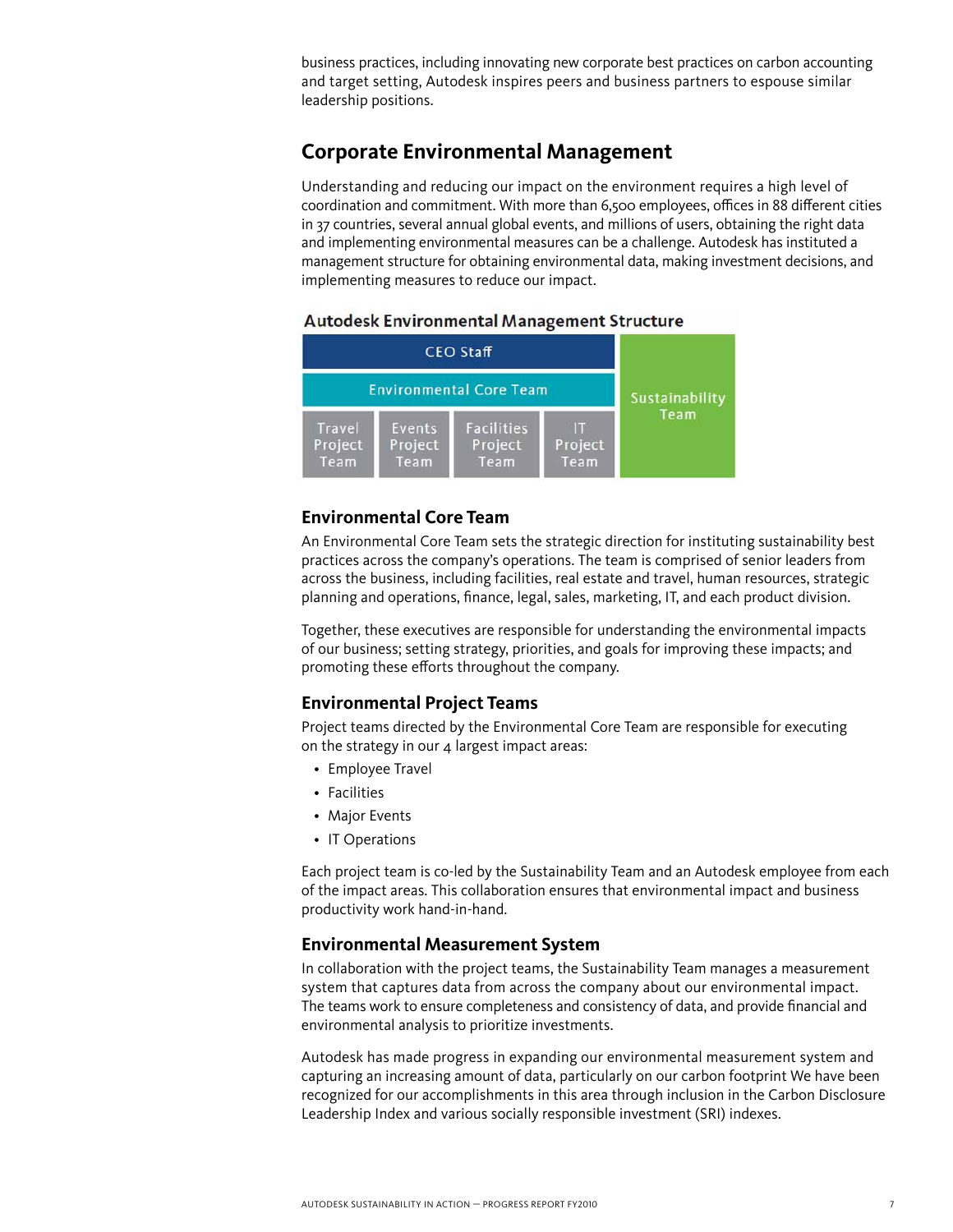## <span id="page-7-0"></span>**Autodesk Environmental Policy**

In 2008, Autodesk CEO Carl Bass signed the Autodesk Environmental Policy which outlines our high-level commitments in sustainability. The policy states the following:

Autodesk is committed to helping our customers improve the environmental performance of their products. Specifically, we will:

- Integrate features into our software products that help enable sustainable design
- Educate customers and the general public about the important role of design in addressing global sustainability challenges

Autodesk is committed to improving the environmental performance of its business operations. Specifically, we will:

- Identify and measure the environmental impact of our operations and products, such as our carbon footprint
- • Establish annual targets to reduce our environmental impact and strive for continuous improvement
- Meet or exceed all applicable environmental laws and regulations
- Integrate environmental impact as a factor in business decisions
- Educate employees to make more sustainable choices at work and at home
- • Encourage suppliers, vendors, and business partners to be environmentally responsible
- • Communicate this policy and promote environmental programs to employees and other stakeholders

## <span id="page-7-1"></span>**Greening Employee Travel**

As a global company, employee travel is vital to our business. However, it also has a large impact on the environment. In fiscal year 2010, business travel resulted in 13,297 metric tons of carbon dioxide emissions, or 26% of the total Autodesk carbon footprint. This includes emissions from air travel and ground transportation such as rental cars.

While we do encourage our travel vendors to improve their own fleet efficiency, the most direct way we can reduce emissions from travel is by reducing travel itself. Based on internal surveys, the most common purposes for business travel are meetings with customers and partners, internal meetings, and events (in our carbon footprint, Autodesk reports emissions from event-related travel separately from regular business travel).

To reduce travel to meetings, we have made significant investments in virtual collaboration technologies. These include 18 Telepresence systems, more than 50 Roundtable systems, and a Live Meeting and webcam system that we plan to install on every computer. We are also rolling out extensive training and support programs to encourage employees to capitalize on these tools.

Autodesk also works to maximize remote collaboration at our major events, reducing the effects of travel. In 2009, we added a virtual component to our largest conference, Autodesk University. This allowed more people around the world to access the conference remotely. Read more about our efforts to green our events.

#### **The Autodesk Travel Project Team**

The Autodesk Travel Project Team manages the evaluation, prioritization, and implementation of measures that reduce our environmental impact due to travel. The team works in collaboration with key stakeholders from across the company. Learn more about our corporate environmental management structure.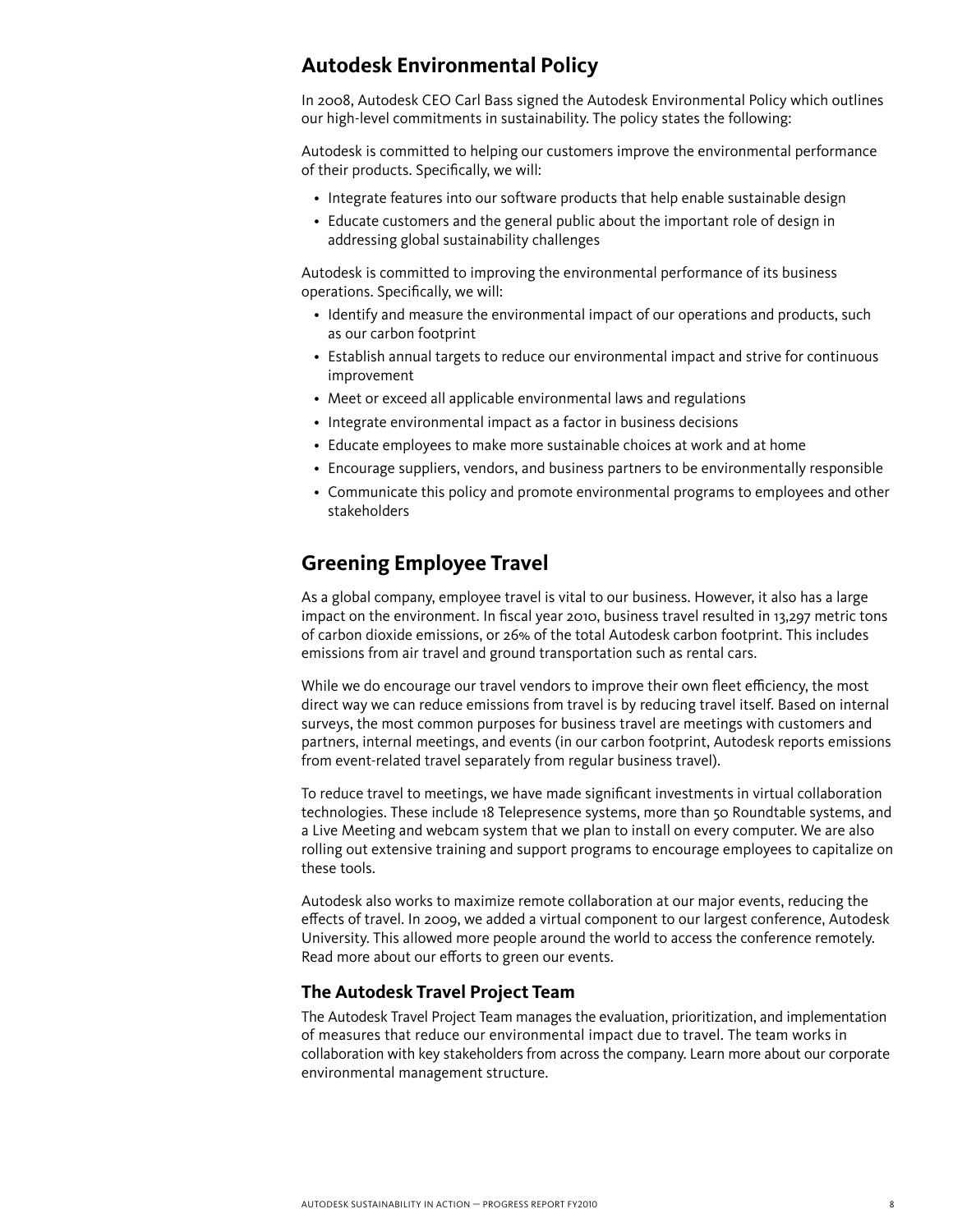## <span id="page-8-0"></span>**Greening Our Facilities**

Autodesk strives to reduce the environmental footprint of our facilities. We focus foremost on greenhouse gas emissions due to energy use as it has the most significant impact. In fiscal year 2010, energy use in our facilities resulted in 16,390 metric tons of carbon dioxide, or 32% of the total Autodesk carbon footprint. We also work to operate our buildings more sustainably, from our cleaning practices to waste and recycling.

Autodesk invests in energy-saving initiatives at our facilities. In 2008-2009, we conducted a comprehensive energy audit of our 13 largest worldwide facilities, and have been using the results to prioritize efficiency retrofits and operational changes at these existing sites.

Our efforts also extend to new facilities. Autodesk targets green buildings during site selection, and employs sustainable features when constructing new workplaces. As a result of our efforts, we have been awarded LEED certifications at 7 of our facilities (2 rated Platinum, 3 Gold, and 2 Certified). We continue to work toward achieving more LEED certifications when opportunities arise.



#### **Autodesk AEC Headquarters Achieves LEED Using Autodesk Software**

Autodesk's headquarters for Architecture, Engineering, and Construction achieved LEED Platinum Certification for Commercial Interiors. Read how Autodesk software helped achieve sustainable design goals such as illuminating 90% of the workspace with natural daylight.

#### **Obtaining Facilities Data**

Obtaining data about energy use in our facilities is challenging because we lease the majority of our facilities. In buildings where we are a major tenant, we work with the landlords to advocate for transparency of energy consumption. In fiscal year 2010, we successfully captured energy data from 76% of our total facilities square footage. As we continue to partner with landlords and other tenants, we aim to obtain data from an increasingly larger portion of our worldwide facilities.

#### **The Autodesk Facilities Project Team**

The Autodesk Facilities Project Team conducts the evaluation, prioritization, and implementation of measures that reduce the environmental impact of our facilities. The team works in collaboration with key stakeholders from across the company. Learn more about our corporate environmental management structure.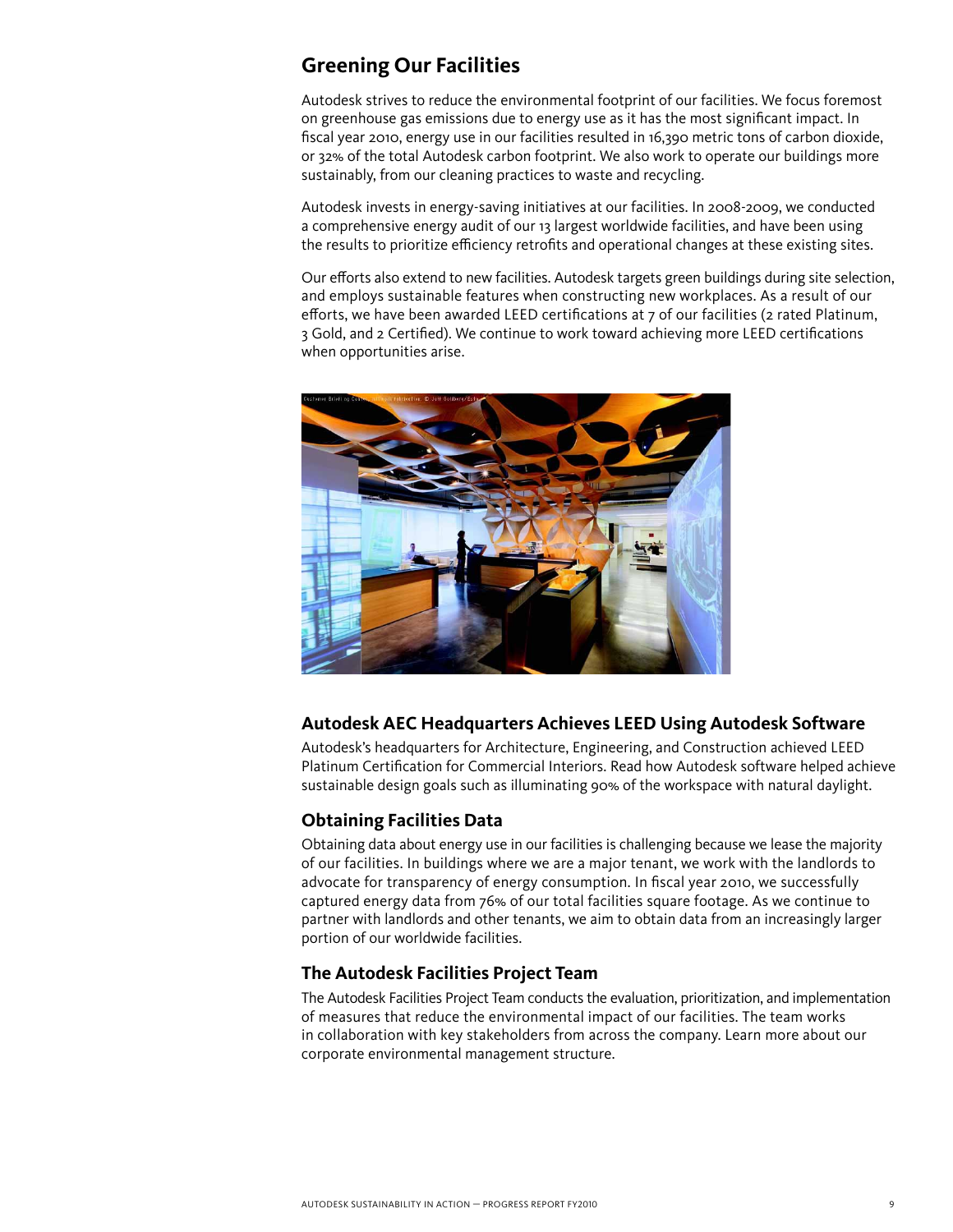### <span id="page-9-0"></span>**Greening Our Events**

Each year, Autodesk hosts several conferences with thousands of attendees and participates in industry trade shows across the globe. These events are important for our business, but leave an impact on the environment in the form of greenhouse gas emissions from travel, energy, and lodging, as well as materials use and waste. For example, in fiscal year 2010, our 6 biggest events together resulted in 7,063 metric tons of carbon dioxide, or 14% of the total Autodesk carbon footprint.

Autodesk has developed sustainability guidelines and best practices for planning an event that requires travel. These guide our staff in evaluating alternatives and making decisions that will reduce the event's environmental impact. Issues include:

- Selecting a venue that demonstrates sustainable practices
- Choosing a location that minimizes travel distance
- Adding virtual conferencing and online streaming content to maximize the number of attendees who can participate remotely
- Reusing and reducing materials and seeking out materials that are eco-friendly
- Reducing waste throughout the process, from registration to signage and onsite waste reduction
- Implementing onsite recycling
- Conducting an environmental footprint of major events in collaboration with vendors to track progress

We are especially proud of the following key accomplishments from 2009:

#### **Booth Design and Reuse**

For custom booth development, we effectively reused more than 50% of the previous year's booth materials. We intend to expand on this achievement again this year, with reuse of nearly 75%.

#### **Eco-Friendly Materials**

We increased the percentage of recyclable or biodegradable event materials in our custom booths to 75%.

#### **Reducing Travel**

For the first time, we added a virtual attendance option at our largest annual conference, Autodesk University (AU). This allowed more people around the world to access the event, while reducing physical attendance. Reducing travel significantly lowers the carbon impact of our events; approximately 80% of our events-related emissions are due to air travel. In 2009, overall attendance at AU—including virtual attendance and other online elements increased by 95% while carbon emissions decreased by 37%.

#### Autodesk University (AU) Attendance and Greenhouse Gas Emissions

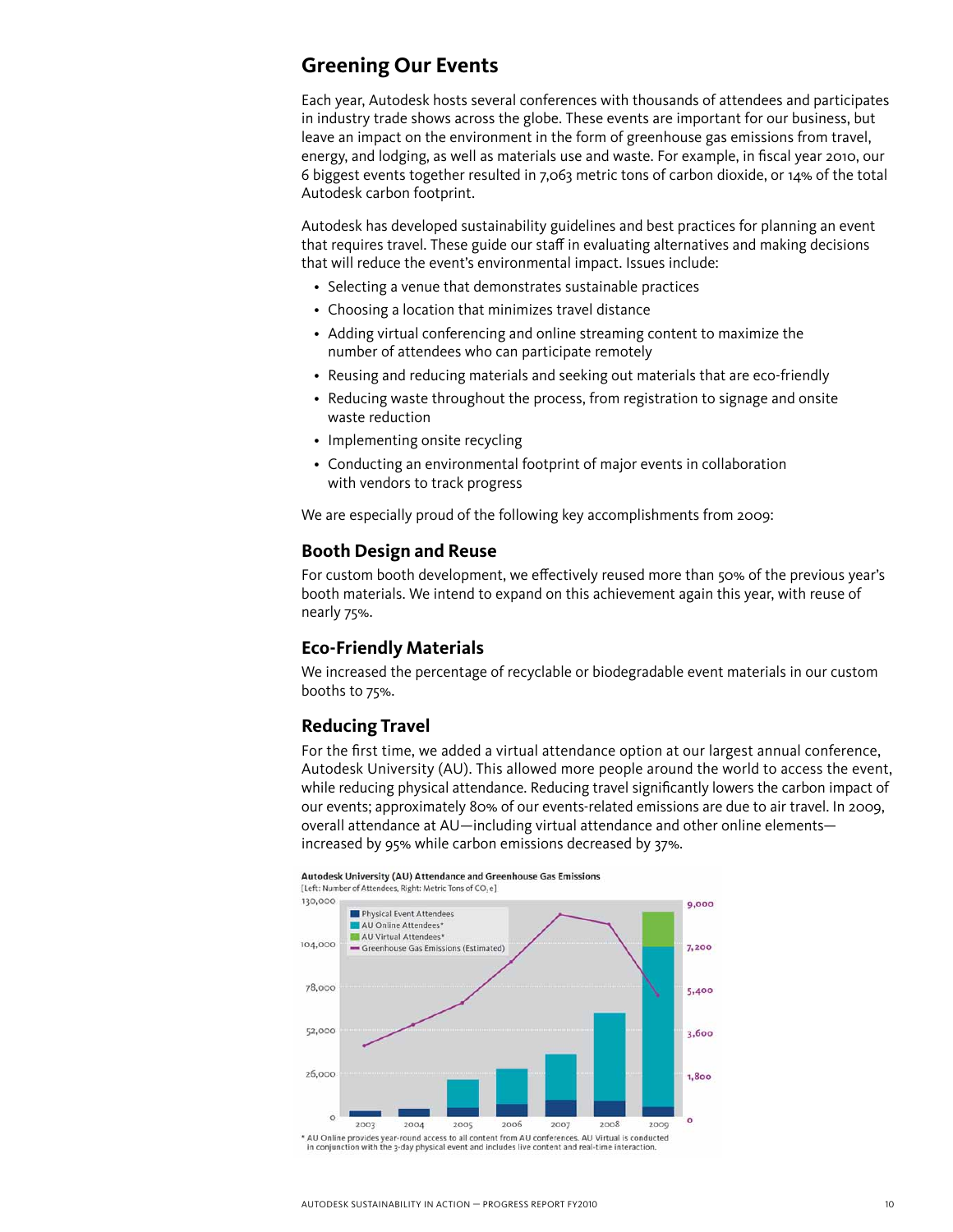#### **The Autodesk Events Project Team**

The Autodesk Events Project Team manages the evaluation, prioritization, and implementation of measures that reduce the environmental impact of our events. The team works in collaboration with key stakeholders across the company. Learn more about our corporate environmental management structure.

## <span id="page-10-0"></span>**Greening Our IT Operations**

Autodesk recognizes that IT is fundamental to our business and can have both a positive and negative environmental impact.

#### **Data Center Energy Use**

Data center energy use has the biggest environmental impact of all Autodesk IT operations. In fiscal year 2010, it resulted in 2,244 metric tons of carbon dioxide emissions, or 4% of Autodesk's carbon footprint.

To decrease energy use in our data centers, Autodesk uses the Energy Star rating system to select the most efficient data servers, as well as invests in virtualizing servers. Data server virtualization saves energy by reducing the need to run and cool physical servers. So far, Autodesk has virtualized 38% of our servers. Autodesk is a member of The Green Grid, a global consortium of IT companies seeking to improve energy efficiency in business computing systems. In 2009, we contributed to The Greed Grid Technical Committee's efforts to develop a metric for data center energy efficiency called Power Usage Effectiveness (PUE). According to the Uptime Institute, the typical data center has a PUE of 2.5, with efficiency improving as PUE approaches 1.0. The Autodesk average PUE at our main vendor's data center is 1.8.

#### **IT Office Equipment**

Autodesk uses the Electronic Products Environmental Assessment Tool (EPEAT) rating system to select desktop hardware. EPEAT helps us evaluate, compare, and select hardware based on environmental performance criteria such as energy efficiency, lower use of toxic material, and less waste produced in manufacturing.

Autodesk also works to reduce energy consumption from IT office equipment. For example, we have implemented a desktop energy management system that can remotely measure and activate energy efficient power management settings on company-owned computers.

#### **Electronic Waste**

At the end-of-life phase, Autodesk works with electronic waste (e-waste) service providers to replace and recycle our IT equipment responsibly. We evaluate the practices of our e-waste providers and are implementing a policy to screen and prioritize providers according to their environmental performance.

#### **IT As a Low-Carbon Solution**

While IT uses energy and generates e-waste, it also offers solutions that help reduce our overall environmental impact. Autodesk has made significant investments in virtual collaboration technologies that will reduce travel and improve remote work. These include 18 Telepresence systems and more than 50 Roundtable systems. In addition, our new standard-issue laptop has a camera integrated into the unit to enhance remote collaboration such as virtual meetings and instant messaging. We are also rolling out training and support programs to encourage employees to use these tools.

#### **The Autodesk IT Project Team**

The Autodesk IT Project Team manages the evaluation, prioritization, and implementation of measures that reduce the environmental impact of our IT operations. The team works in collaboration with key stakeholders from across the company. Learn more about our corporate environmental management structure.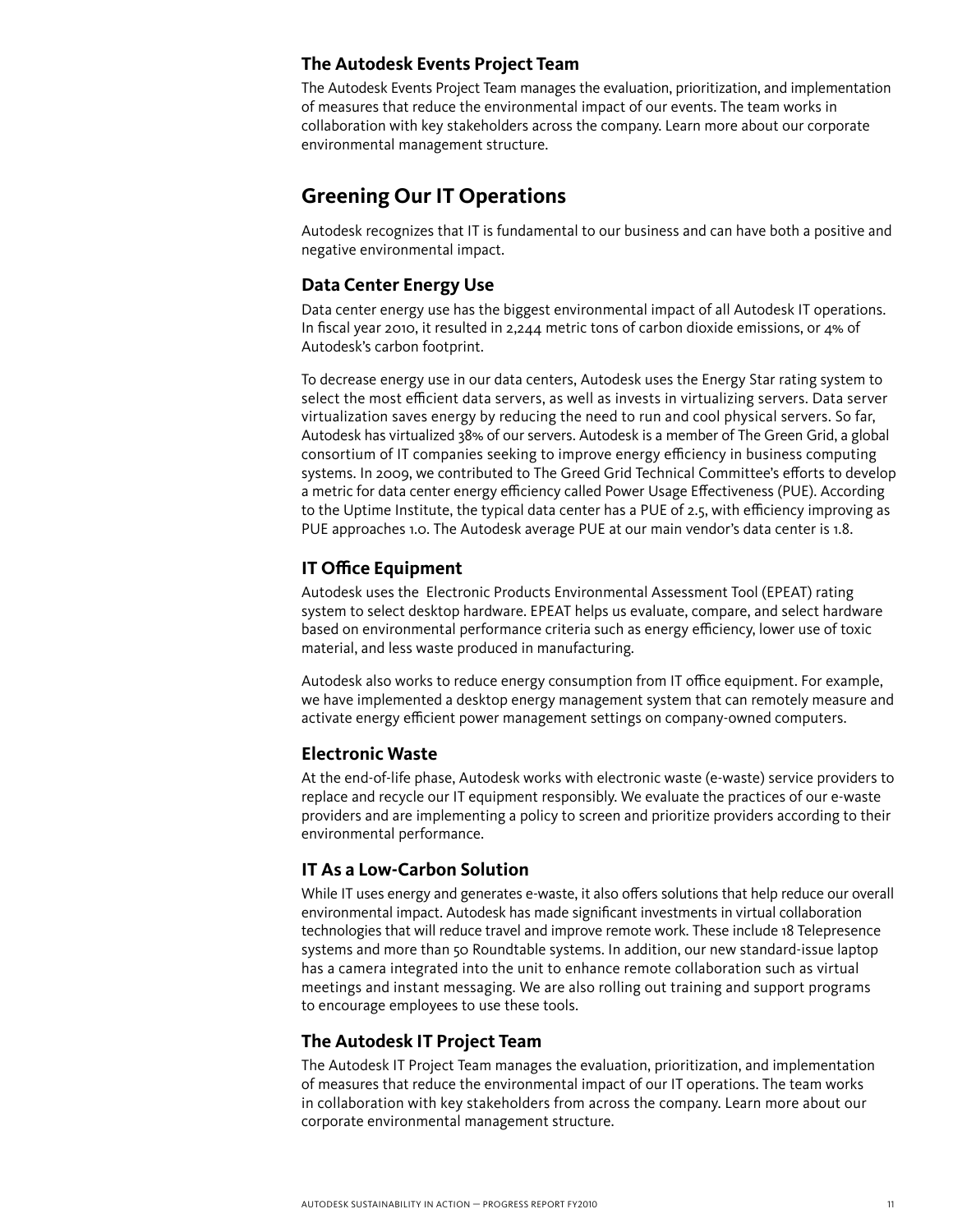## <span id="page-11-1"></span>**Transitioning to Software Download**

Providing our customers with the option to download software and upgrades rather than receive them by mail helps reduce our impact on the environment. Software download enables us to save material and energy and reduce waste from the shipping and packaging process.

For example, in 2009, Autodesk measured the carbon footprint of AutoCAD® software and found that software download in the United States is 5 times more carbon efficient than delivering a fully packaged product. Starting in 2010, Autodesk® Subscription customers in key countries will receive their software electronically by default. They will be notified that their software upgrade is available to download, and will have an option to order a physical shipment if preferred. If every Subscription customer made the decision to download their software instead of order a box shipment, we would reduce carbon emissions by almost 80%<sup>1</sup> over the course of a year—this is the CO<sub>2</sub> equivalent of driving a mid-size car around the Earth 67 times.²

Many of our customers have told us they would prefer to download their software upgrade. Software download gives Subscription customers immediate access to the latest upgrades and is more convenient than installing the file from a CD or DVD.

## <span id="page-11-0"></span>**Autodesk As a Living Lab**

At Autodesk, we have a unique opportunity to explore innovative ways of using our software for sustainable design by applying it to our own business and operations. This enables us to:

- Explore and enhance sustainable design functionality in our software
- • Better understand and address customer needs
- Improve our own environmental performance
- Develop new product workflows that help advance sustainable design

By using Autodesk as a living lab, we leverage our own technologies to further innovations in sustainability. Below are examples of our first projects:

#### **Rapid Energy Modeling with Autodesk Software**

Autodesk developed a workflow for rapid energy modeling, a streamlined process for building energy assessments. We tested the workflow using Autodesk software on our facilities and found it can help reduce time and costs of energy modeling.

#### **Greening Our AEC Headquarters with Autodesk Software**



- $\cdot$  All CO<sub>2</sub> equivalencies are from the U.S. Environmental Protection Agency, and calculated based on number of Autodesk Subscription orders for which software download is a delivery option. Assumptions are based on U.S. distribution of AutoCAD 2008 software during fiscal year 2009.
- ² Assumes average fuel efficiency of 22.5 MPG (10.45L/100km) and circumference of the Earth of 24,901 miles (40,074 kilometers).

Autodesk solutions for Building Information Modeling (BIM) were instrumental in helping achieve LEED certification at our headquarters for architecture, engineering and construction in Waltham, Massachusetts.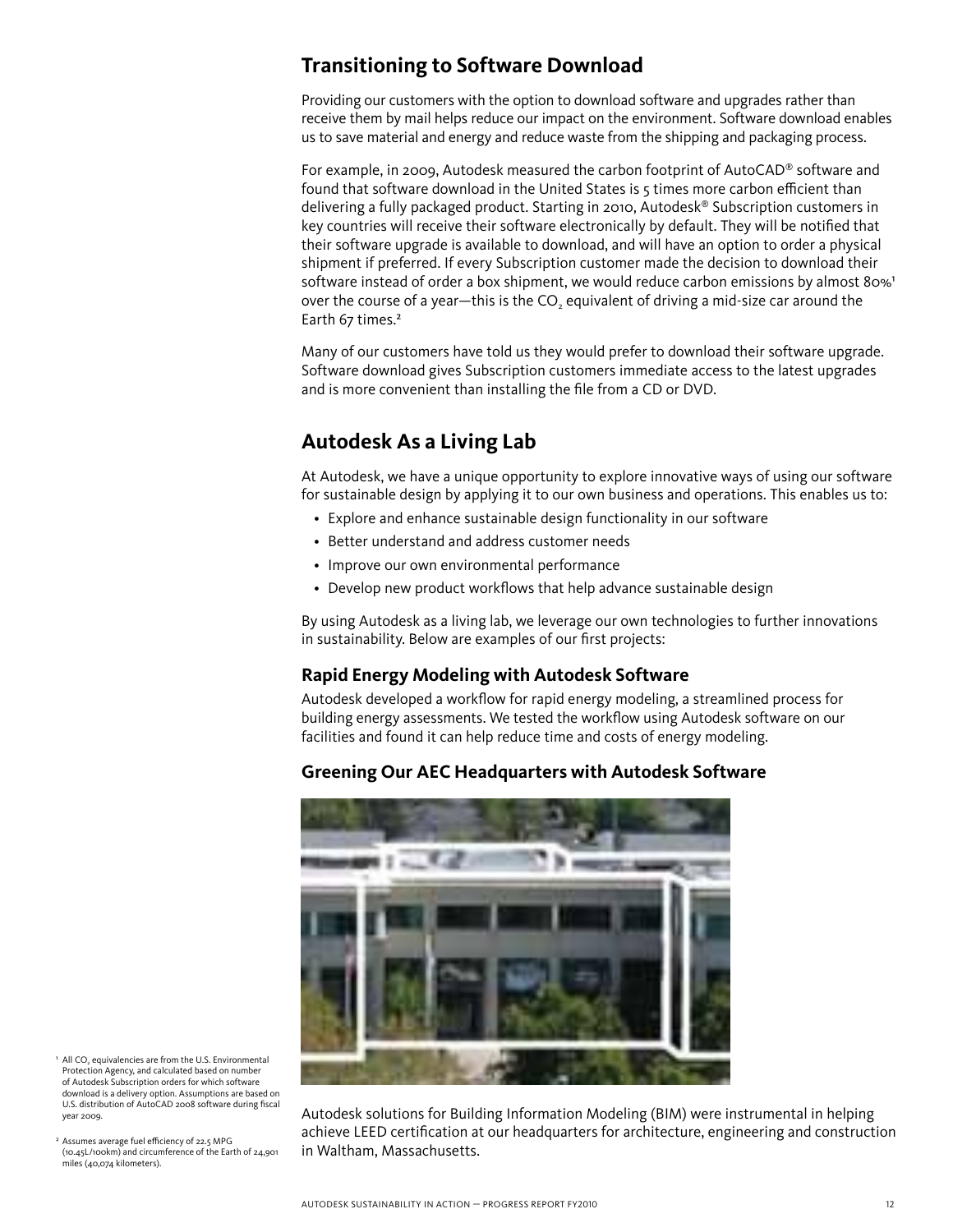#### **Achieving LEED Certification in the Autodesk Gallery**

Using Autodesk software, the Autodesk Gallery at One Market achieved LEED Platinum certification for Commercial Interiors. The design firms and general contractor worked with Autodesk to renovate the space using an innovative Integrated Project Delivery approach.

## **Engaging Vendors and Suppliers**

Autodesk works with vendors and suppliers to encourage and support more sustainable business practices and offerings. We believe this is important for promoting a global movement toward standardizing and improving such practices.

#### **Events**

Autodesk has introduced carbon footprint measurement techniques to the large hosting venue for our annual user conference, Autodesk University. Last year, collaboration with the venue led to successfully recycling 98% of materials consumed at the conference, and spurred the venue to begin submetering the conference space to track energy use as well as accelerate its recycling practices going forward.

Autodesk has also paid for a trade show management vendor to attend an environmental conference, and helped the vendor identify more environmentally friendly materials. Since then, the vendor has expanded its business to focus more on environmental events signage. Lastly, Autodesk has built and maintains a sustainable materials database for reference by booth designers and events vendors. Learn more about how Autodesk greens events.

#### **Travel**

Autodesk asks our travel vendors about their environmental performance, which helps us define requirements in our requests for proposals and make decisions that will reduce our environmental impact:

- • From our preferred airline partners, we request information about the fuel efficiency of their jets.
- • From our car rental and leasing vendors, we ask for information about the availability of hybrid vehicles.
- • From our preferred hotel partners, we request information about their environmental commitments, green cleaning, and sustainable tourism certifications.

#### **Facilities**

Autodesk works with its facilities suppliers and service providers to encourage green practices and to source sustainable products whenever practical. We honor global agreements with key suppliers of products like furniture and carpets who have made a significant investment in the development of sustainable products and have continuing environmental initiatives for future products and manufacturing processes. Additionally, we work with our office building landlords to employ green cleaning practices and implement waste recycling programs.

#### **IT**

Autodesk promotes virtualization and Energy Star servers with our data center vendors, and piloted an enterprise-quality computer energy management system. Learn more about our efforts to green our IT operations.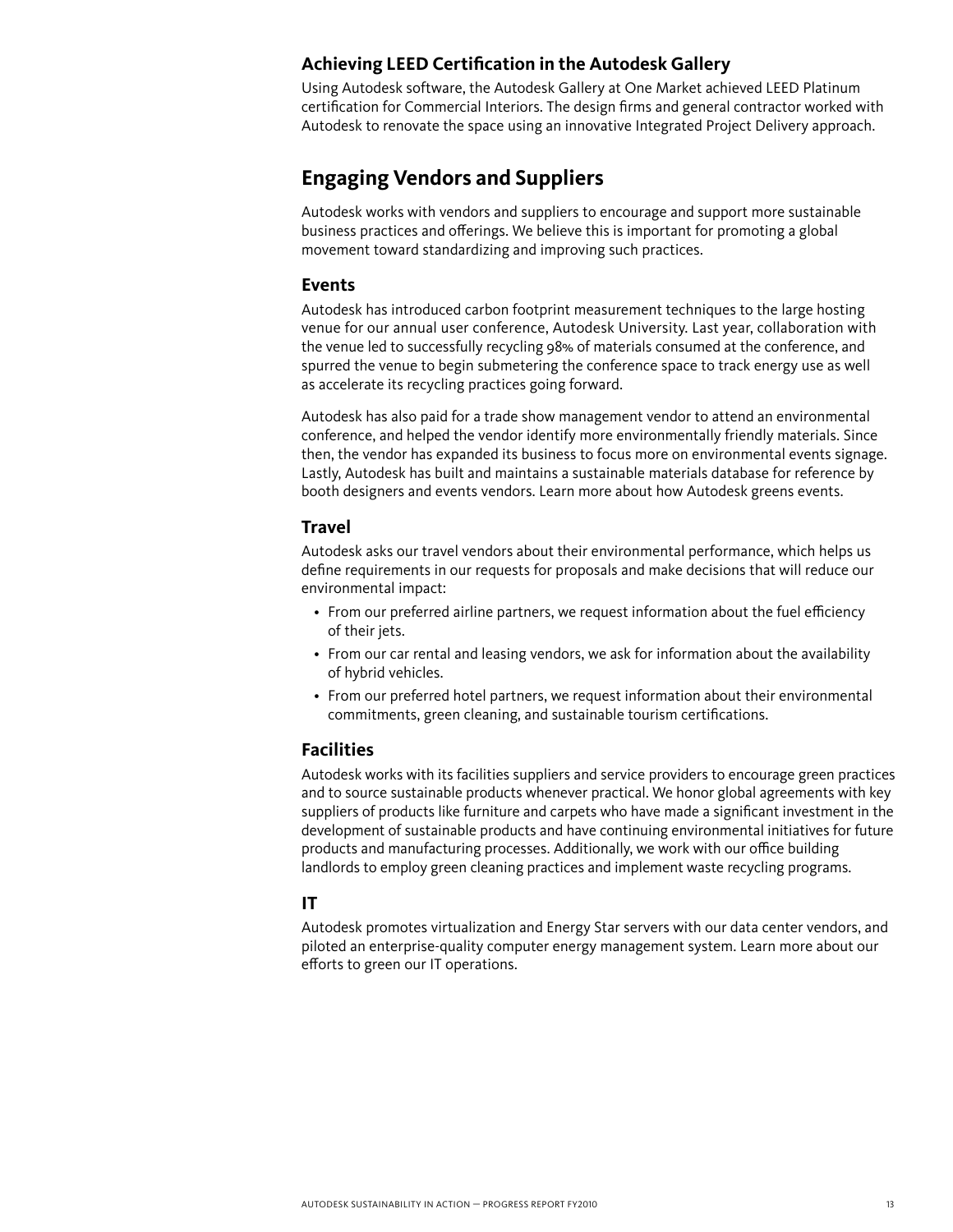#### **Green Procurement**

Autodesk encourages use of our purchasing power to improve our environmental performance while also strengthening the market for environmentally preferable offerings.

To this end, Autodesk follows green procurement guidelines to the extent possible and where applicable, such as:

- Using the environmental performance of a supplier as a factor in selection
- Relaying information about a product's environmental impacts to end users
- Seeking out products that are energy efficient, durable and long lasting, recyclable, locally produced, made with rapidly renewable resources, supportive of water conservation
- • Avoiding products that are greenhouse gas emitting; petroleum based; or made with vinyl, chlorine, lead, mercury or other toxic chemicals

Autodesk also maintains best practices in green procurement whenever possible, such as:

- Integrating environmental performance into requests for proposals
- Incorporating environmental practice language into contracts to ensure partner participation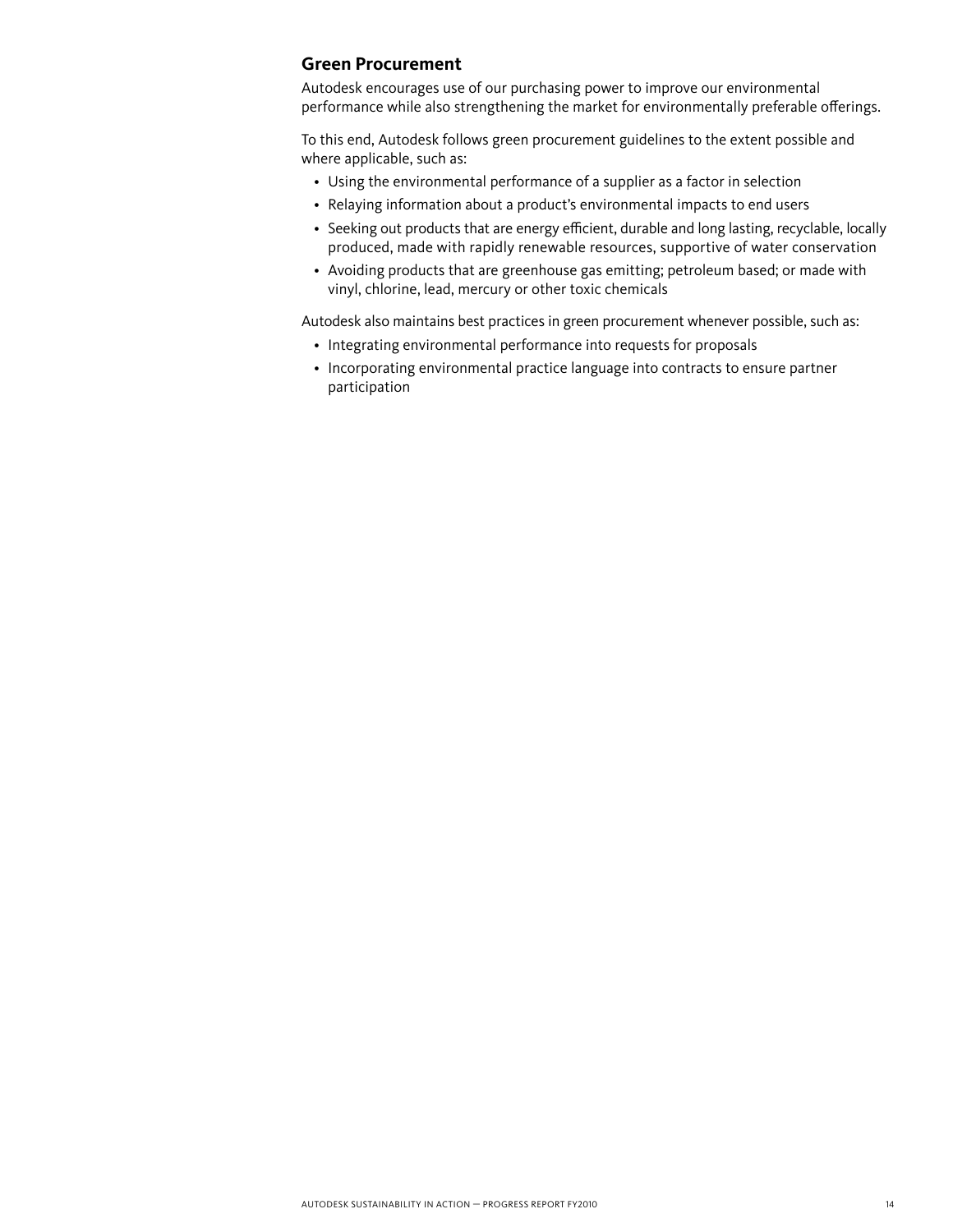# <span id="page-14-0"></span>**Society**

## <span id="page-14-1"></span>**Corporate Governance**

Autodesk is committed to the highest standards of corporate governance and ethics and diligent compliance with financial accounting and reporting rules. Our board of directors provides independent leadership in the exercise of its responsibilities.

As of April 2010, the Autodesk board of directors is comprised of 9 directors, including Autodesk President and CEO Carl Bass. All current directors, other than Bass, are independent, according to the criteria for independence established by the NASDAQ Rules.

The Autodesk board of directors adopted the Governance Guidelines in 1995, and most recently amended them in 2010. These guidelines cover areas such as selection of the chairman and CEO, board compensation, board size and composition, and director independence.

The board of directors has 3 committees: Audit, Compensation and Human Resources, and Corporate Governance and Nominating. The Autodesk Investors online resource features committee charters and director biographies.

#### **Executive Management**

Our 11 executive officers oversee a strong system of internal controls and compliance with corporate policies and applicable laws and regulations.

Learn more about corporate governance at our Investors site, including stock trades by members of our board of directors or by executive officers of the company.

## <span id="page-14-2"></span>**Business Ethics**

Professional behavior that demonstrates strong business ethics, good judgment, and integrity is essential for creating the atmosphere we want and expect at Autodesk.

We are committed to establishing and maintaining such an environment and have adopted a Code of Business Conduct (CoBC) that conveys our values and expectations. The code details our policies and procedures, and establishes how we perform our daily work. It covers areas such as equal opportunity, confidentiality, political contributions, and free and fair competition.

All Autodesk employees worldwide are required to complete CoBC training annually and to certify that they have reviewed, understand, and agree to follow the CoBC. As of April 2010, 100% of Autodesk employees have completed the training program and certified that they have reviewed, understand, and agree to follow the CoBC.

In addition, Autodesk has a Code of Ethics for senior executive and financial officers. The code covers issues such as conflicts of interest, filings with the Securities and Exchange Commission (SEC), and disclosures to the public, as well as compliance with governmental laws, rules, and regulations. It is signed by all executives who report directly to the CEO and by certain members of our finance organization.

#### **Reporting Concerns**

Our CoBC includes instructions for reporting possible violations of Autodesk policies or practices. The code prohibits reprisal or retaliation of any sort against anyone who has made a good-faith report of a suspected violation.

In 2006, Autodesk established a Business Ethics and Compliance Hotline to enable employees and third parties to report suspected compliance issues for investigation and resolution. The hotline is available 24 hours a day, 7 days a week, and is run by The Network, an independent company. All calls are answered by trained interview specialists fluent in Spanish and English. For more than 150 other languages, the interview specialists use interpreters.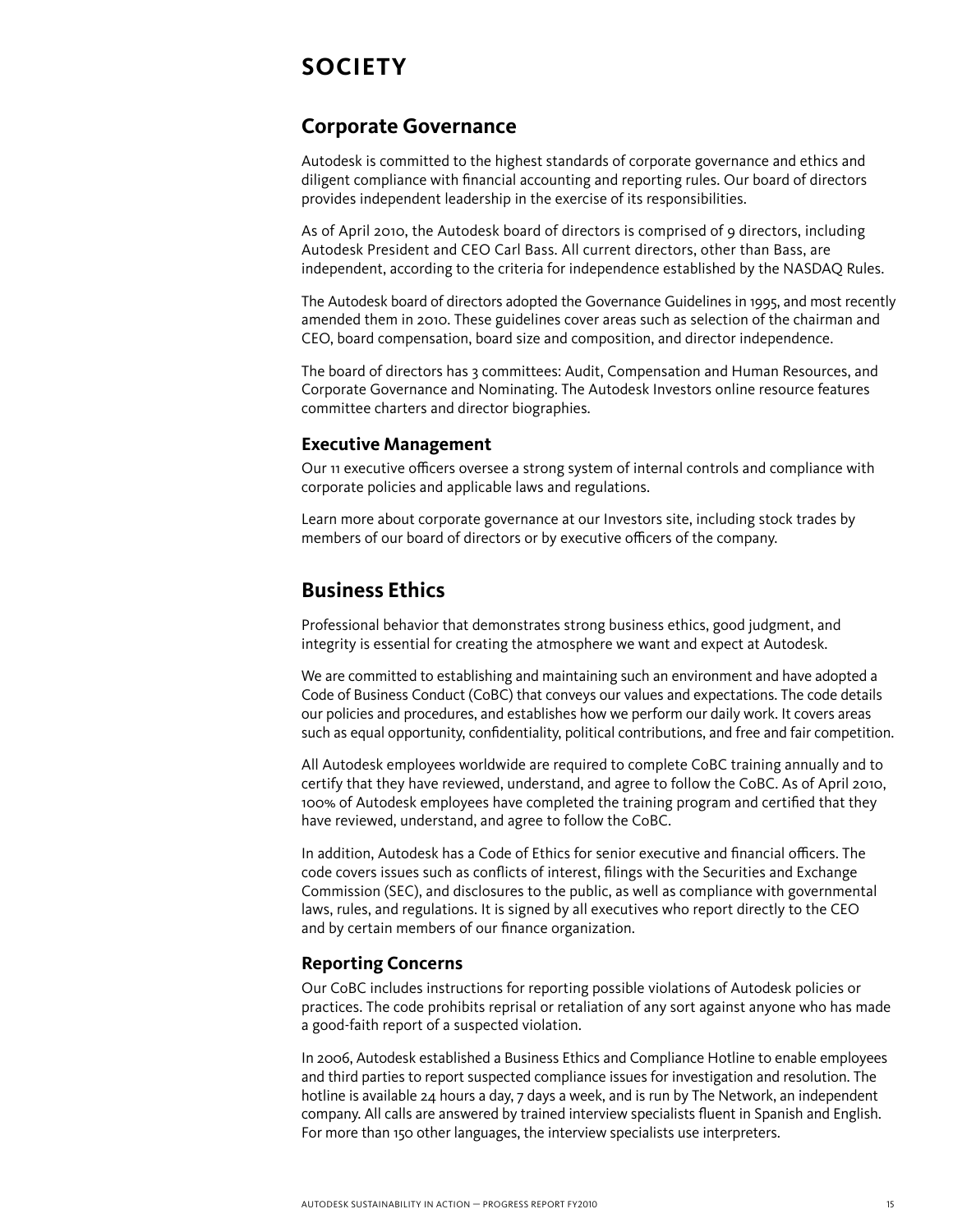The toll-free number is available to Autodesk employees worldwide. All calls to the hotline may be made anonymously. Autodesk will follow up on and work to resolve all hotline reports made in good faith.

The hotline may be used to report:

- Suspected violations of the Autodesk CoBC
- Questionable accounting practices, accounting controls, or auditing matters
- Suspected violations of applicable laws and regulations
- Any other compliance concerns or issues

A web-based reporting tool is also available for reporting such suspected activity. It is maintained by the same third party as the hotline and also allows for anonymous reporting in Chinese, Dutch, English, French, French Canadian, German, Italian, Japanese, Korean, Portuguese, Russian, Spanish, and Vietnamese.

## <span id="page-15-0"></span>**Public Policy**

At Autodesk, we participate in the public policy debate to advance innovation and economic growth.

Intellectual property (IP) is a key area of interest. IP rights, especially related to copyright and patents, provide the legal underpinning for software development and licensing. This body of law enables us to invest in software innovation and recover our investments in the marketplace. Software piracy, on the other hand, is a form of theft that threatens this economic dynamic. A recent report from the Business Software Alliance (BSA) states that the worldwide software piracy rate is at 41%, exceeding 90%<sup>1</sup> in some countries. Our public policy advocacy calls for reasonable and balanced IP laws to help ensure that innovation is rewarded and piracy is minimized.

Autodesk has supported strong IP provisions in countries worldwide, including through treaties with members of the World Trade Organization, so that our licenses are enforceable and actually enforced. We also have advanced reforms to the U.S. patent law to help ensure that it keeps pace with technological change while reducing litigiousness. In addition, we urge policy makers globally to support appropriate civil and criminal enforcement actions to address large-scale piracy operations.

We have also supported other policies related to innovation, such as the U.S. Research and Development Tax Credit and similar measures to stimulate domestic investment in software development.

In response to the global financial crisis in 2009, many countries accelerated their investment in green energy and infrastructure projects to stimulate economic activity and build a foundation for future growth. Autodesk engaged with government officials, nonprofit organizations, think tanks, and other entities to advance sustainable design principles, especially with regard to infrastructure development, and to support policies that help reduce energy consumption and greenhouse gas (GHG) emissions. To this end, Autodesk:

- Provided advice to policy makers in the U.S. Congress and the U.S. Administration about the latest developments in design and energy analysis tools
- Became a partner with the U.S. Environmental Protection Agency (EPA) Climate Leaders Program
- • Served as a cabinet member of the World Economic Forum Task Force on Low Carbon Economic Prosperity, as well as its Energy Efficiency Working Group and Sustainable Consumption Board
- Presented at the United Nations (UN) Climate Change Conference 2009 in Copenhagen, Denmark, on Autodesk best practices, the role of buildings in reducing carbon emissions, and how our software can help reduce climate change, save money, and create jobs
- Contributed 2 case studies to The Climate Group SMART 2020 project

<sup>1</sup> See Sixth-Annual BSA-IDC Global Software '08 Piracy Study: In Brief.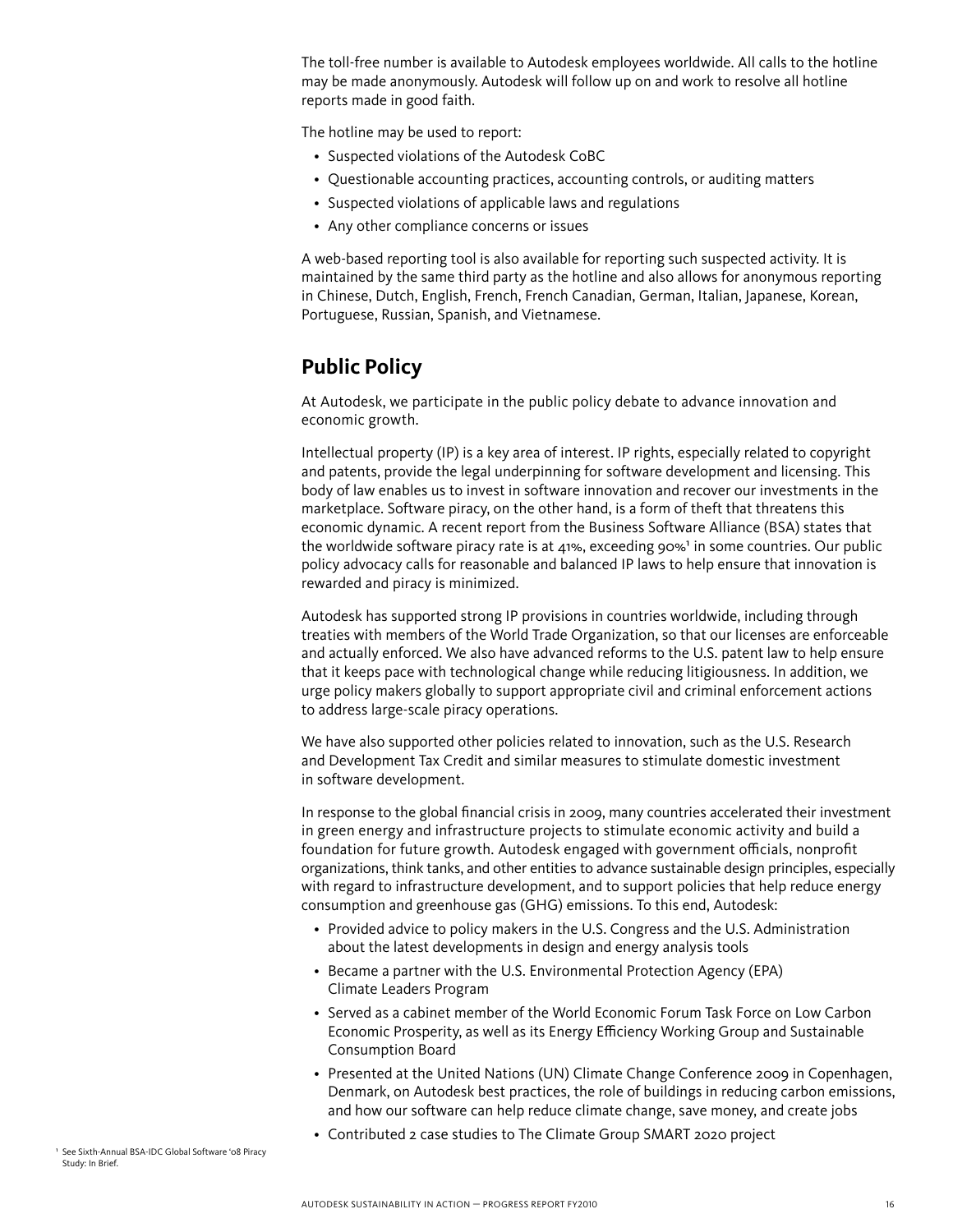- • Worked with the World Resources Institute and other organizations to provide government officials with expert data and analysis regarding building energy efficiency technology and related policy alternatives
- • Briefed U.S. Congressional and agency officials about the environmental benefits gained through the use of Digital Prototyping and Building Information Modeling (BIM) software tools for infrastructure design and construction

#### **Memberships and Alliances**

Autodesk promotes innovation, economic growth, and policies related to sustainability by collaborating with several organizations including:

- • Business Software Alliance—active in more than 60 countries worldwide, the foremost organization dedicated to promoting a safe and legal digital world. Autodesk was a founding member.
- • EPA Climate Leaders—an industry-government partnership that works with companies to develop comprehensive climate change strategies. Autodesk is a partner in the program.
- The Green Grid—a global consortium dedicated to developing and promoting energy efficiency for data centers and business computing ecosystems. Autodesk is a member of the Technical Committee to influence new standards related to data center efficiency.
- Information Technology Industry Council (ITI)—an international association of leading software, hardware, and communication technology companies. Autodesk participates on the Environmental Leadership Council to promote innovation, sustainable design, and energy efficiency throughout the economy.
- • TechNet—a bipartisan, political network of CEOs and senior executives that promotes the growth of technology and the innovation economy. Autodesk is a member of TechNet's Green Tech Working Group.
- World Economic Forum—an independent, international organization striving towards a world-class corporate governance system where values are as important as rules. Autodesk served as an invited cabinet member of the Task Force on Low Carbon Economic Prosperity to advise the G20 on the road to the UN Climate Change Conference 2009 in Copenhagen.
- • World Resources Institute—an environmental think tank that goes beyond research to find practical ways to protect the earth and improve our lives. Autodesk is a member of the Corporate Consultative Group and an invited advisor to the GHG Protocol development process for supply chain and events.

Read more about [Autodesk's strategic partnerships.](http://usa.autodesk.com/adsk/servlet/pc/index?siteID=123112&id=14975603)

## <span id="page-16-0"></span>**Diversity**

At Autodesk, diversity is both a value and a goal, and we are fortunate to have employees that represent a variety of backgrounds and contribute different perspectives. Such diversity leads to new ideas, creativity, and growth, and adds value to the company. As a global organization, it is essential that our employees mirror the diverse customer base we serve.

Our commitment to diversity is reinforced in our Code of Business Conduct which states that discrimination or harassment based on a person's race, color, creed, religion, national origin, citizenship, age, sex, sexual orientation, marital status, mental or physical disability, or any other classification protected by law will not be tolerated. This protection applies to all Autodesk employees, contractors, temporary workers, and business partners worldwide.

We post all of our job openings to a variety of diversity sites via WorkingDiversity.com, on which we are a featured employer. We also reach out to candidates through our collaboration with the Society of Women Engineers.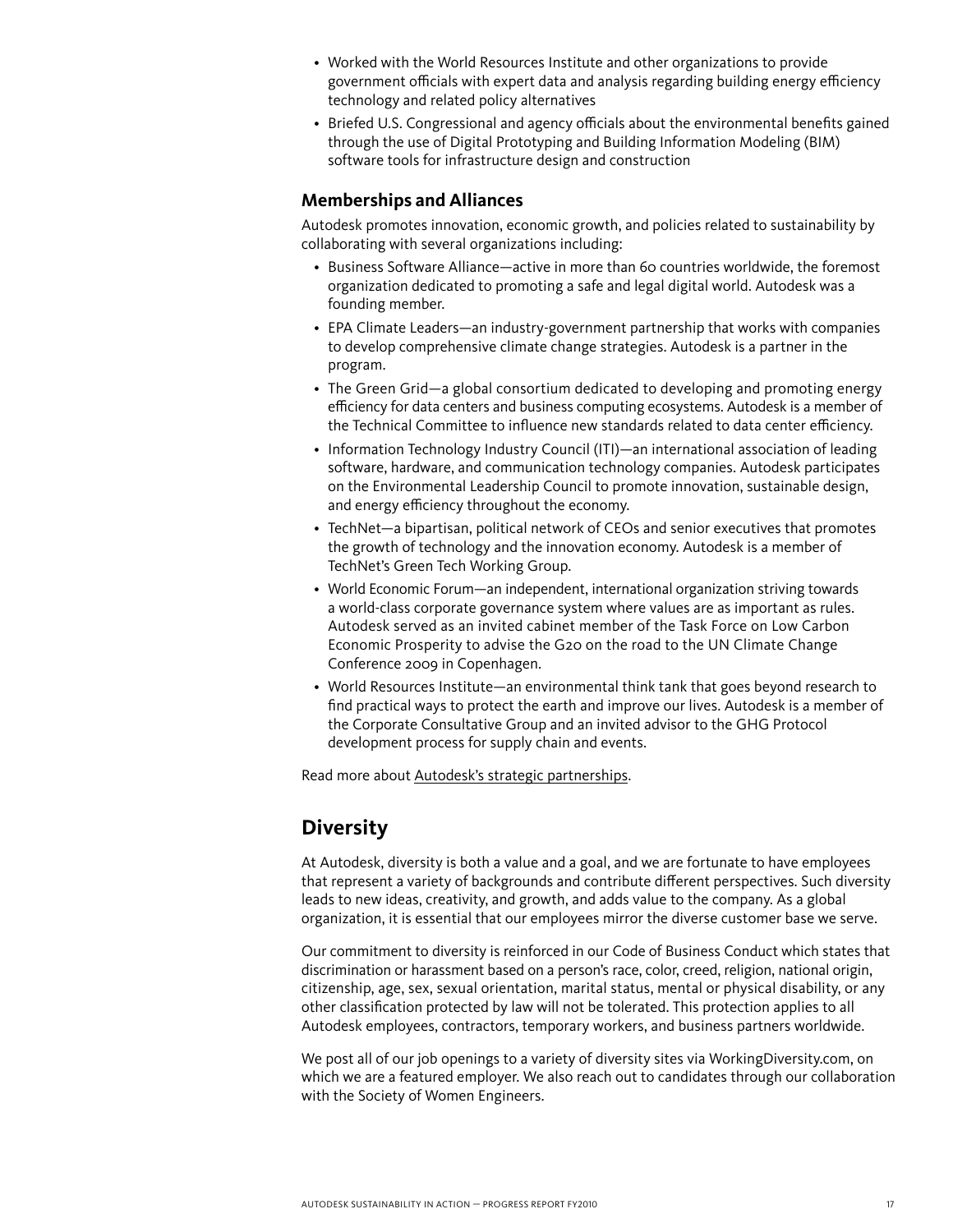## <span id="page-17-0"></span>**Employee Survey**

At Autodesk, we believe that employee engagement and satisfaction are key to our business success. Since 2005, we have conducted an annual employee survey to get feedback in areas such as employee engagement, manager effectiveness, communication, growth and development, leadership and vision, and more.

In 2009, 94% of employees completed this online survey, which was hosted by a third party to ensure anonymity. Areas of greatest strength included the following:

- Employee engagement remained high at 68%, compared with an external norm of 64%.
- Overall manager effectiveness scored favorably at 74%, compared with an external norm of 67%.
- Eighty-two percent of employees feel proud to work for Autodesk.

The survey also identified areas for improvement. In 2009, scores on promotion opportunities and rewards and recognition fell from 2008 and will be an area of focus moving forward.

In response to the survey results, every manager creates and implements an action plan that forms part of each group's yearly goals. A survey site on the Autodesk intranet details each group's focus.

## <span id="page-17-1"></span>**Health and Safety**

Autodesk believes its employees are its most important asset, and strives to provide employees with a healthy and safe work environment.

#### **Health and Wellness**

Our commitment begins with working to help employees and their spouses or partners minimize and avoid health problems.

Several years ago, we introduced a voluntary and confidential wellness program in the United States. Up to 67% of U.S. employees participated in the program, which includes monetary incentives to help employees and their spouses or partners maintain healthy lifestyles. Depending on the results after completing an online health assessment questionnaire, participants could enroll in a coaching program or complete a 6-week online healthy living program. Many participants in the coaching program have experienced improvement in their identified health risk factors.

The program also offers voluntary wellness campaigns designed to help employees reduce stress, increase physical activity, and make positive diet changes. On-site biometric screenings and flu shots are offered at many U.S. office locations, and have been well received by employees. The program began in the United States, but we continue to evaluate its success and anticipate expanding elements of this program to other locations, as feasible.

In 2009, Autodesk was proactive in addressing H1N1 flu concerns by posting employee communications and resources on our intranet, focusing on business continuity drills, increasing cleaning services in our office locations, and monitoring global hotspots based on CDC and WHO alerts and tracking employees to limit travel to affected areas.

To further encourage the successful adoption of a wellness program, employees are eligible for subsidized health-club memberships or a fitness allowance in countries such as Australia, Canada, India, the United Kingdom, and the U.S.

See more information about [employee benefits](http://usa.autodesk.com/adsk/servlet/index?siteID=123112&id=6133259).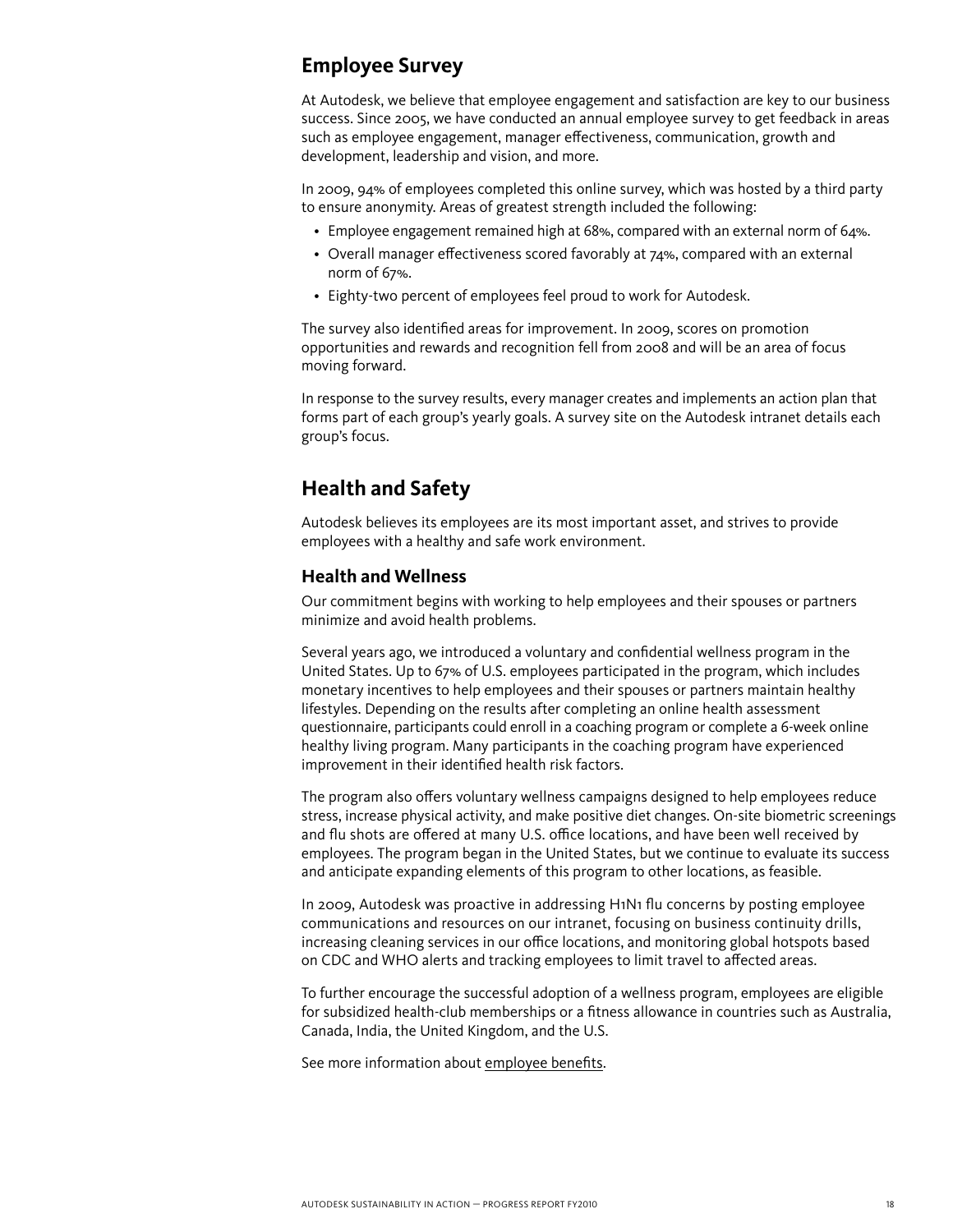#### **Safety and Security**

Autodesk has established policies and programs to encourage employee and visitor safety. We updated our Injury and Illness Prevention program in 2007. The program includes the following elements:

- Management commitment and assignment of responsibilities
- Safety communications with employees
- Assurance of employee compliance with safe work practices
- Scheduled inspections and an evaluation system
- • Accident investigations
- Procedures for correcting unsafe or unhealthy conditions
- Health and safety training and instruction
- Record keeping and documentation

#### *Travel Aid*

Many of our employees travel frequently for business. To keep them safe, we advise them of relevant health and security conditions at their destinations before they depart, and track their location so we can update them if needed. We also work with a medical services provider, delivering medical assistance to employees who become ill while traveling.

#### *Emergency Preparedness, Response, and Recovery*

We have created site-specific emergency response plans for all of our locations in case of emergencies such as fire, security threats, or power failure. A senior-level crisis-management team directs and supports local emergency response teams throughout phases of any incident. Employees can call our Security Dispatch Center at any time with questions about safety or security.

#### *Occupational Injury and Illness Data*

In the U.S., we track the number of occupational injuries and illnesses resulting in worker compensation claims. The rate per 100 full-time employees has remained relatively flat during the last 3 years, with the most significant injuries being ergonomic- or repetitive stress-related and representing 41% of the total. Slip-and-fall injuries represented 27%.

## <span id="page-18-0"></span>**Training and Development**

Providing employees with training and development opportunities is fundamental to their continued professional development and to the ongoing success of Autodesk.

We believe that career development is a shared responsibility among employees, their managers, and the company. Employees must clarify and communicate their aspirations, proactively develop relevant skills, and seek out opportunities. Managers, in turn, help set appropriate expectations, direct employees to useful resources and tools, and champion their staff for appropriate opportunities. For its part, Autodesk maintains a culture that fosters employee growth, publicizes current and future opportunities, and helps managers support employee growth and holds them accountable for doing so.

Autodesk offers extensive professional and technical development to managers, individuals, and teams. We also provide consulting services to teams to identify coaching needs and to run facilitated discussions and team-building sessions. Many of these sessions help employees develop the 8 Autodesk leadership competencies:

- Communication skills
- Thinking skills
- Strategic management
- Motivation skills
- Leadership skills
- • Breadth and depth
- Interpersonal skills
- Self-management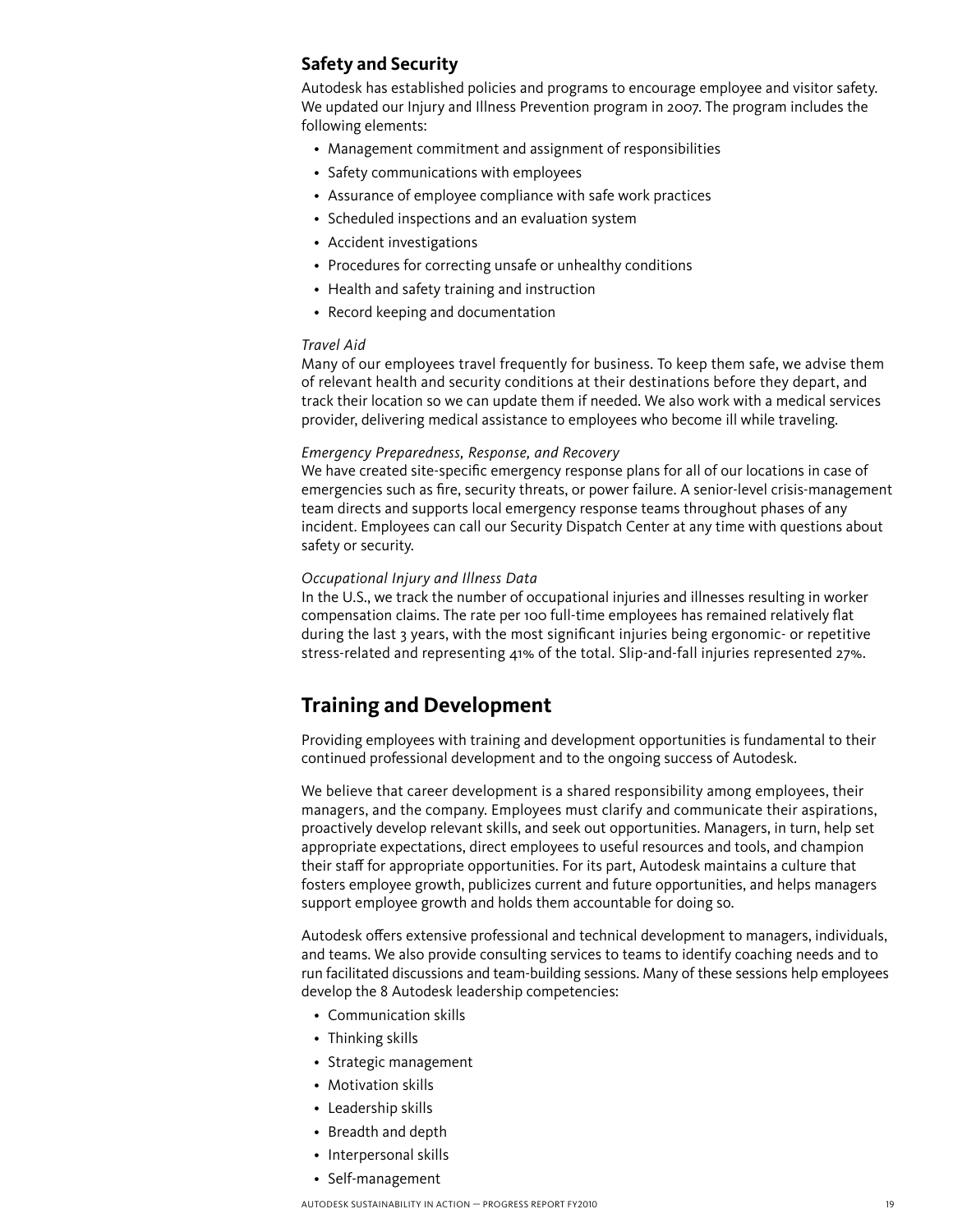Managers are encouraged to complete the following courses:

- Autodesk Leadership Program
- • Situational Leadership
- Communication Success Skills
- New Manager Orientation
- • Managing High Performance
- Managing Within the Law
- Hiring and Interviewing Skills
- • Driving Profitable Growth

The Autodesk Leadership Program, the core Autodesk management development course, teaches managers to provide employees with leadership and direction in an environment of teamwork, innovation, and change to help their teams function efficiently and use resources effectively.

We also encourage individual contributors (non-managers) to take classes in areas ranging from leadership to project management to presentation skills. For example, in our fiscal year 2010 (which ended January 31, 2010), 540 individual contributors completed an online module called Dealing with Change, 381 participated in Meeting Smart (along with their managers), and 48 completed a combined total of 1,950 hours of Employee Leadership. This is just a small part of our extended online and classroom-based curriculum—and we are seeing a shift from classroom-based training to on-line content in support of our global management population.

In 2009, we introduced 2 new virtual programs on performance management and career development. We also invested significantly during 2008 and 2009 in our online onboarding program for new employees. This program covers topics such as the Autodesk product development cycle, how we bring products to market, and more.

The shift to online learning has environmental benefits as well. For example, the training department has replaced paper-based class evaluations with an online tool and has minimized the amount of printed classroom material. Virtual learning also reduces employee travel to live events. External content providers supplement our training and education programs with learning materials, online training modules, and in-person classes. We don't centrally monitor or report spending in this area as employee needs vary significantly.

## <span id="page-19-0"></span>**Sustainability Reporting**

Autodesk is committed to sharing information about our environmental performance and how our products enable sustainable design. This transparency allows customers, investors, employees, non-government organizations, and others to assess our progress.

In 2008, we published our first sustainability report. Since then, our sustainability initiatives and accomplishments have grown. We now post sustainability information directly to our website on an ongoing basis, to ensure it remains up-to-date. Performance data included on this site is based on the Autodesk fiscal year (February 1-January 31) and covers Autodesk global operations, unless otherwise stated.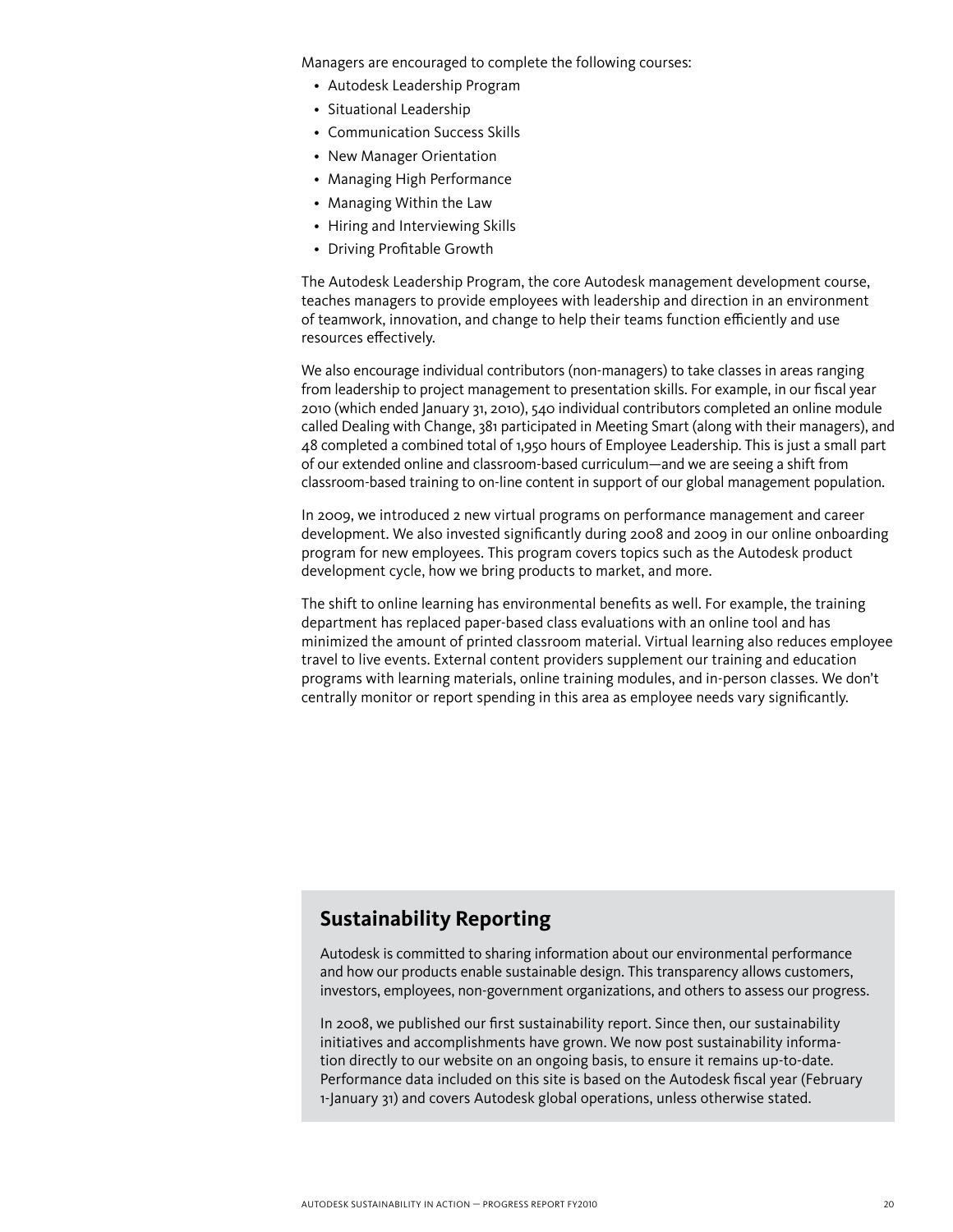# <span id="page-20-0"></span>**Global Reporting Initiative Index**

The Global Reporting Initiative (GRI) Index provides a framework for sustainability reporting. Browse through Autodesk's GRI Index to find information in this document based on the GRI comprehensive list of reporting items.

| Item                     | Description                                                                                                                                                                                                                                     | Detail                                                                                                                                                       |
|--------------------------|-------------------------------------------------------------------------------------------------------------------------------------------------------------------------------------------------------------------------------------------------|--------------------------------------------------------------------------------------------------------------------------------------------------------------|
| 1.1                      | Statement from the most senior decision maker in the<br>organization about the relevance of sustainability to the<br>organization and its strategy.                                                                                             | Letter from Autodesk CEO                                                                                                                                     |
| 1.2                      | Description of key impacts, risks, and opportunities.                                                                                                                                                                                           | Sustainability Strategy                                                                                                                                      |
| <b>COMPANY PROFILE</b>   |                                                                                                                                                                                                                                                 |                                                                                                                                                              |
| 2.1                      | Name of the organization.                                                                                                                                                                                                                       | Autodesk, Inc.                                                                                                                                               |
| 2.2                      | Primary brands, products, and/or services.                                                                                                                                                                                                      | Products                                                                                                                                                     |
| 2.3                      | Operational structure of the organization, including main<br>divisions, operating companies, subsidiaries, and joint<br>ventures.                                                                                                               | Industries                                                                                                                                                   |
| 2.4                      | Location of organization's headquarters.                                                                                                                                                                                                        | San Rafael, California                                                                                                                                       |
| 2.5                      | Number of countries where the organization operates, and<br>names of countries that have major operations or that are<br>specifically relevant to the sustainability issues covered in the<br>report.                                           | Corporate Environmental Management                                                                                                                           |
| 2.6                      | Nature of ownership and legal form.                                                                                                                                                                                                             | Autodesk, Inc., is incorporated under the<br>laws of Delaware, USA. Its shares are<br>publicly traded on the NASDAQ stock<br>exchange under the symbol ADSK. |
| 2.7                      | Markets served (including geographic breakdown, sectors<br>served, and types of customers/beneficiaries).                                                                                                                                       | Industries                                                                                                                                                   |
| 2.8                      | Scale of the reporting organization.                                                                                                                                                                                                            | <b>Annual Reports</b>                                                                                                                                        |
| 2.9                      | Significant changes during the reporting period regarding size,<br>structure, or ownership.                                                                                                                                                     | Annual Reports                                                                                                                                               |
| 2.10                     | Awards received in the reporting period.                                                                                                                                                                                                        | News and Events                                                                                                                                              |
| <b>REPORT PARAMETERS</b> |                                                                                                                                                                                                                                                 |                                                                                                                                                              |
| 3.1                      | Reporting period (e.g., fiscal/calendar year) for information<br>provided.                                                                                                                                                                      | <b>Sustainability Reporting</b>                                                                                                                              |
| 3.2                      | Date of most recent previous report (if any).                                                                                                                                                                                                   | Fall 2008                                                                                                                                                    |
| 3.3                      | Reporting cycle (annual, biennial, etc.)                                                                                                                                                                                                        | Sustainability Reporting                                                                                                                                     |
| $3-4$                    | Contact point for questions regarding the report or its<br>contents.                                                                                                                                                                            | <b>Sustainability Reporting</b>                                                                                                                              |
| 3.5                      | Process for defining report content.                                                                                                                                                                                                            | Corporate Environmental Management                                                                                                                           |
| 3.6                      | Boundary of the report (e.g., countries, divisions, subsidiaries,<br>leased facilities, joint ventures, suppliers).                                                                                                                             | <b>Sustainability Reporting</b>                                                                                                                              |
| 3.7                      | State any specific limitations on the scope or boundary of the<br>report (see completeness principle for explanation of scope).                                                                                                                 | Noted in relevant sections                                                                                                                                   |
| 3.8                      | Basis for reporting on joint ventures, subsidiaries, leased<br>facilities, outsourced operations, and other entities that can<br>significantly affect comparability from period to period and/or<br>between organizations.                      | Facilities                                                                                                                                                   |
| 3.9                      | Data measurement techniques and the bases of calculations,<br>including assumptions and techniques underlying estimations<br>applied to the compilation of the Indicators and other<br>information in the report.                               | Setting a Target for Corporate<br>Greenhouse Gas Reduction                                                                                                   |
| 3.10                     | Explanation of the effect of any re-statements of information<br>provided in earlier reports, and the reasons for such re-<br>statement (e.g. mergers/acquisitions, change of base years/<br>periods, nature of business, measurement methods). | Autodesk Carbon Footprint                                                                                                                                    |
| 3.11                     | Significant changes from previous reporting periods in the<br>scope, boundary, or measurement methods applied in the<br>report.                                                                                                                 | Autodesk Carbon Footprint                                                                                                                                    |
| 3.12                     | Table identifying the location of the Standard Disclosures in<br>the report.                                                                                                                                                                    | GRI Index                                                                                                                                                    |
| 3.13                     | Policy and current practice with regard to seeking external<br>assurance for the report.                                                                                                                                                        | Autodesk has elected not to receive<br>external verification for the information<br>included in this report.                                                 |
|                          | GOVERNANCE, COMMITMENTS, AND ENGAGEMENT                                                                                                                                                                                                         |                                                                                                                                                              |
| 4.1                      | Governance structure of the organization, including<br>committees under the highest governance body responsible<br>for specific tasks, such as setting strategy or organizational<br>oversight.                                                 | Corporate Governance                                                                                                                                         |